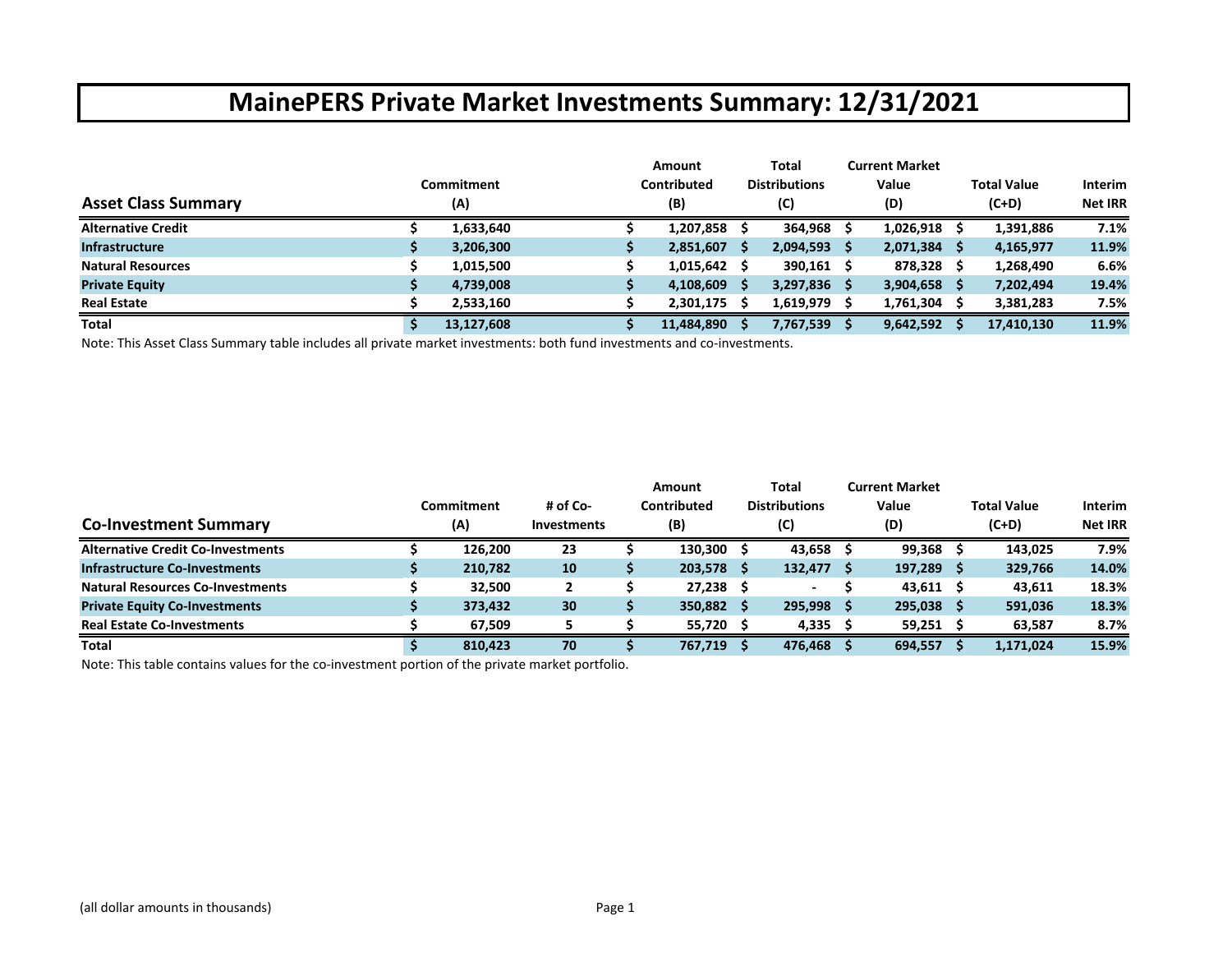#### **Alternative Credit**

|                                            |    |                   |                | Amount         |                     | Total                    |                     | <b>Current Market</b>    |                     |                    |                    |
|--------------------------------------------|----|-------------------|----------------|----------------|---------------------|--------------------------|---------------------|--------------------------|---------------------|--------------------|--------------------|
|                                            |    | <b>Commitment</b> | Date of        | Contributed    |                     | <b>Distributions</b>     |                     | Value                    |                     | <b>Total Value</b> | <b>Interim Net</b> |
| <b>Fund Name</b>                           |    | (A)               | Commitment     | (B)            |                     | (C)                      |                     | (D)                      |                     | $(C+D)$            | <b>IRR</b>         |
| Angelo Gordon Direct Lending Fund II       | Ś. | 25,000            | $3/31/2020$ \$ | $23,749$ \$    |                     | 14,814 \$                |                     | $15,867$ \$              |                     | 30,682             | 20.5%              |
| Angelo Gordon Direct Lending Fund III      | \$ | 100,000           | 7/20/2018 \$   | 100,000        | $\zeta$             | 24,292                   | - \$                | 101,865 \$               |                     | 126,157            | 10.8%              |
| Participation Agreement #1                 | \$ | 5,000             | 10/11/2019 \$  | 7,463          | Ŝ.                  | 1,016                    | - \$                | 7,298                    | - \$                | 8,314              | 7.6%               |
| Participation Agreement #2                 | \$ | 5,000             | 10/11/2019 \$  | 4,994          | \$                  | $5,422$ \$               |                     | 4,880 \$                 |                     | 10,302             | 6.5%               |
| Participation Agreement #3                 | Ś. | 5,000             | 10/11/2019 \$  | $5,000$ \$     |                     | $5,700$ \$               |                     | 4,862 \$                 |                     | 10,562             | 6.8%               |
| Participation Agreement #4                 | \$ | 5,000             | 10/18/2019 \$  | 7,488          | \$.                 | 1,126                    | -\$                 | $7,253$ \$               |                     | 8,378              | 8.1%               |
| Participation Agreement #5                 | \$ | 5,000             | 12/6/2019 \$   | $5,000$ \$     |                     | 1,399                    | $\ddot{\bm{\zeta}}$ | 4,430 \$                 |                     | 5,829              | 8.8%               |
| Participation Agreement #6                 | \$ | 5,000             | 12/6/2019 \$   | 4,988          | $\ddot{\varsigma}$  | 884                      | \$                  | 4,817                    | $\ddot{\varsigma}$  | 5,701              | 7.3%               |
| Participation Agreement #7                 | \$ | 5,000             | 12/11/2019 \$  | 5,000          | $\ddot{\mathsf{S}}$ | 939                      | $\mathsf{S}$        | 4,669                    | $\ddot{\mathsf{S}}$ | 5,608              | 6.3%               |
| Participation Agreement #8                 | \$ | 5,000             | 8/13/2020 \$   | 4,919          | \$                  | 512                      | -\$                 | 4,918 \$                 |                     | 5,430              | <b>NM</b>          |
| Participation Agreement #9                 | \$ | 5,000             | $4/9/2021$ \$  | 4,925          | - \$                | 286                      | -\$                 | 4,942 \$                 |                     | 5,228              | <b>NM</b>          |
| Participation Agreement #10                | \$ | 5,000             | 4/20/2021 \$   | 5,007          | \$                  | 219                      | -\$                 | 4,768 \$                 |                     | 4,987              | <b>NM</b>          |
| Participation Agreement #11                | \$ | 5,000             | $5/5/2021$ \$  | $5,000$ \$     |                     | 308                      | -Ś                  | $4,904$ \$               |                     | 5,212              | <b>NM</b>          |
| Angelo Gordon Direct Lending Fund IV       | \$ | 100,000           | 1/24/2020 \$   | 75,000         | \$                  | 2,221                    | -\$                 | 79,933                   | -\$                 | 82,154             | <b>NM</b>          |
| Participation Agreement #1                 | \$ | 5,000             | 10/23/2020 \$  | 4,913          | $\ddot{\varsigma}$  | 920                      | -Ś                  | 4,420                    | -\$                 | 5,340              | <b>NM</b>          |
| Participation Agreement #2                 | \$ | 7,500             | $8/17/2021$ \$ | 7,406          | -\$                 | 193                      | Ŝ.                  | $7,372$ \$               |                     | 7,565              | <b>NM</b>          |
| Participation Agreement #3                 | \$ | 7,500             | 10/5/2021 \$   | $7,500$ \$     |                     | 253                      | Ŝ.                  | $7,391$ \$               |                     | 7,644              | <b>NM</b>          |
| Participation Agreement #4                 | \$ | 5,000             | 12/21/2021 \$  | 4,925          | - \$                | 22                       | \$                  | 4,938                    | - \$                | 4,960              | <b>NM</b>          |
| Participation Agreement #5                 | \$ | 5,000             | 12/21/2021 \$  | 4,925          | $\ddot{\mathsf{s}}$ | $\overline{\phantom{a}}$ | \$                  | 4,925 \$                 |                     | 4,925              | <b>NM</b>          |
| Angelo Gordon Direct Lending Fund IV Annex | \$ | 50,000            | 11/18/2021 \$  | 10,000         | \$                  | $\overline{\phantom{a}}$ | \$                  | $9,856$ \$               |                     | 9,856              | <b>NM</b>          |
| <b>Ares Capital Europe IV</b>              | \$ | 122,000           | 4/30/2018 \$   | 97,118         | $\ddot{\mathsf{s}}$ | 12,622                   | Ŝ.                  | 97,854                   | -Ś                  | 110,476            | 6.5%               |
| Ares Capital Europe V                      | \$ | 122,000           | $9/4/2020$ \$  | 36,975         | - \$                | 210                      | \$                  | 37,783                   | \$                  | 37,993             | <b>NM</b>          |
| Ares Senior Direct Lending Fund II         | \$ | 100,000           | 12/10/2021 \$  | $\blacksquare$ | $\zeta$             | $\blacksquare$           | \$                  | $\mathbb{Z}^2$           | \$                  | $\blacksquare$     | <b>NM</b>          |
| Audax Senior Debt (MP), LLC                | \$ | 100,000           | $6/30/2017$ \$ | 96,000         | \$                  | $\overline{\phantom{a}}$ | \$                  |                          | \$                  |                    | 5.0%               |
| Deerpath Capital VI                        | \$ | 75,000            | $9/30/2021$ \$ | $45,500$ \$    |                     | $\blacksquare$           | \$                  | 46,270                   | \$                  | 46,270             | <b>NM</b>          |
| Global Infrastructure Partners Spectrum    | \$ | 100,000           | 2/20/2019 \$   | 34,370         | \$                  | 16,255                   | -\$                 | 20,162                   | \$                  | 36,416             | <b>NM</b>          |
| Mesa West Core Lending Fund                | \$ | 100,000           | $6/18/2013$ \$ | 116,004        | Ŝ.                  | 50,447                   | -Ś                  |                          | \$                  | 50,447             | 6.6%               |
| Owl Rock Capital Corporation               | Ś. | 100,000           | 3/10/2017 \$   | 100,000 \$     |                     | 17,863                   | -\$                 | 109,052                  | \$                  | 126,915            | 7.5%               |
| Participation Agreement #1                 | \$ | 5,000             | $5/7/2018$ \$  | 4,851 \$       |                     | 5,499                    | -\$                 | $\blacksquare$           | \$                  | 5,499              | 12.7%              |
| Participation Agreement #2                 | \$ | 6,185             | 7/31/2018 \$   | 6,196          | \$                  | 7,745                    | -\$                 | $\overline{\phantom{a}}$ | \$                  | 7,745              | 9.9%               |
| Participation Agreement #3                 | \$ | 5,000             | $8/7/2018$ \$  | 4,938          | - \$                | 5,634                    | -\$                 |                          | \$                  | 5,634              | 7.9%               |
| Participation Agreement #4                 | \$ | 5,000             | 8/20/2018 \$   | 4,566          | \$                  | 1,689                    | -\$                 | 4,034                    | \$                  | 5,723              | 8.0%               |
| Participation Agreement #5                 | \$ | 5,000             | 12/21/2018 \$  | 4,828          | $\ddot{\varsigma}$  | 1,216                    | $\ddot{\mathsf{S}}$ | 4,535                    | $\zeta$             | 5,751              | 6.8%               |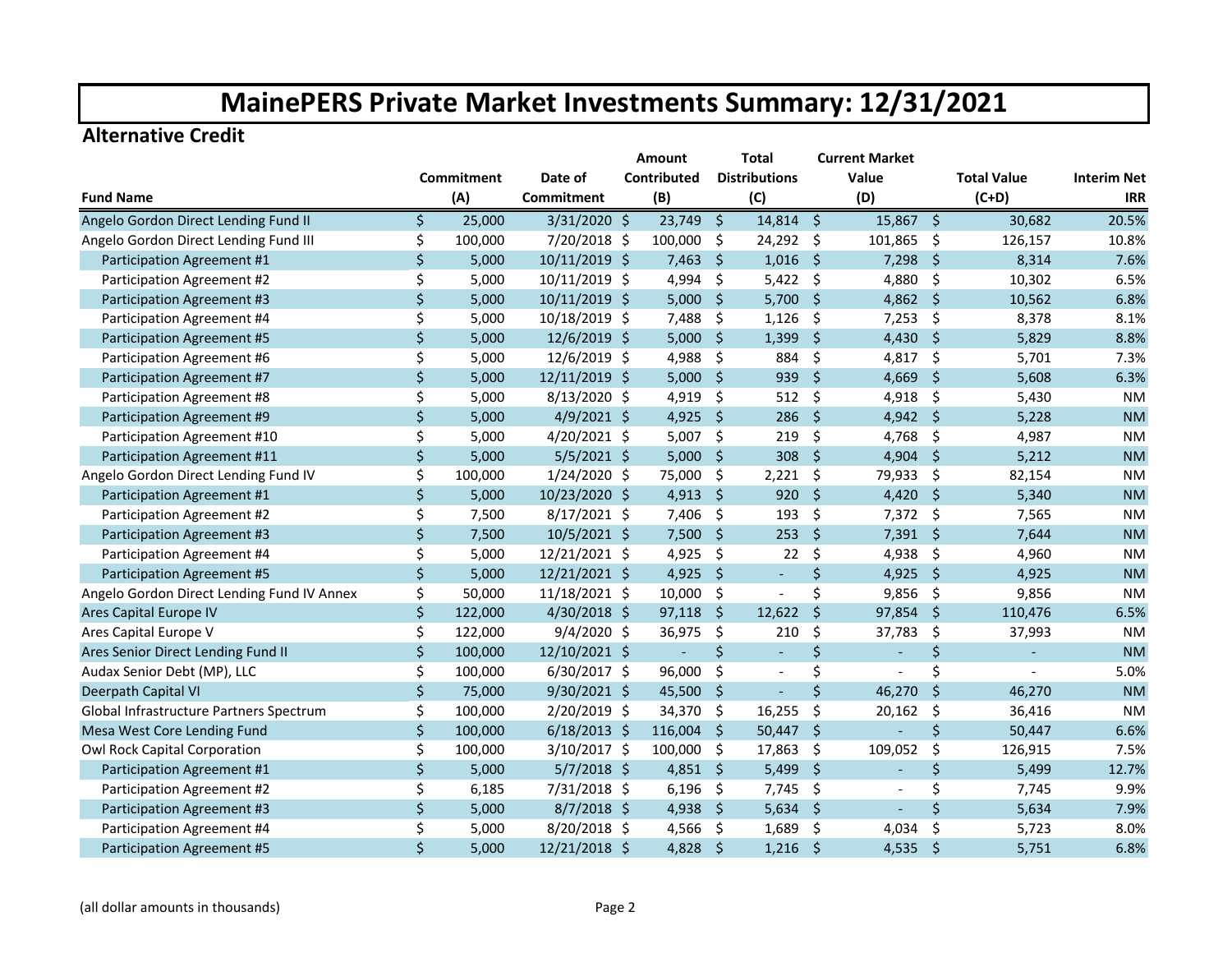#### **Alternative Credit**

|                                              |            |                | Amount             | Total                |     | <b>Current Market</b> |                    |                    |
|----------------------------------------------|------------|----------------|--------------------|----------------------|-----|-----------------------|--------------------|--------------------|
|                                              | Commitment | Date of        | <b>Contributed</b> | <b>Distributions</b> |     | Value                 | <b>Total Value</b> | <b>Interim Net</b> |
| <b>Fund Name</b>                             | (A)        | Commitment     | (B)                | (C)                  |     | (D)                   | $(C+D)$            | <b>IRR</b>         |
| Participation Agreement #6                   | 7,500      | $8/7/2020$ \$  | $8,905$ \$         | $2,432 \quad$ \$     |     | 7,410 \$              | 9,842              | <b>NM</b>          |
| Participation Agreement #7                   | 7,500      | $7/26/2021$ \$ | $6,566$ \$         | $245 \quad 5$        |     | $6,600$ \$            | 6,845              | <b>NM</b>          |
| Owl Rock Capital Corporation III             | 100,000    | $6/19/2020$ \$ | 102,887 \$         | $2,887$ \$           |     | $104,543 \quad$ \$    | 107,430            | <b>NM</b>          |
| Pathlight Capital Fund II                    | 75,000     | $4/22/2021$ \$ | $50,459$ \$        | $9,179$ \$           |     | $42,813$ \$           | 51,991             | <b>NM</b>          |
| Solar Capital Private Corporate Lending Fund | 50,000     | $6/26/2019$ \$ | $30,931 \quad $$   | $1,439$ \$           |     | $33,509$ \$           | 34,948             | 18.1%              |
| Solar Capital Debt Fund                      | 50,000     | $6/26/2019$ \$ | $7,353$ \$         | $241 \quad$ \$       |     | $8,136$ \$            | 8,378              | <b>NM</b>          |
| Silver Point Specialty Credit II             | 50.000     | 1/31/2020 \$   | $50,330$ \$        | 18,847               | - S | $35,323$ \$           | 54,170             | <b>NM</b>          |
| Tennenbaum Direct Lending VIII               | 100,000    | 11/30/2017 \$  | 100,883 \$         | $62,306$ \$          |     | $58,991$ \$           | 121,297            | 7.0%               |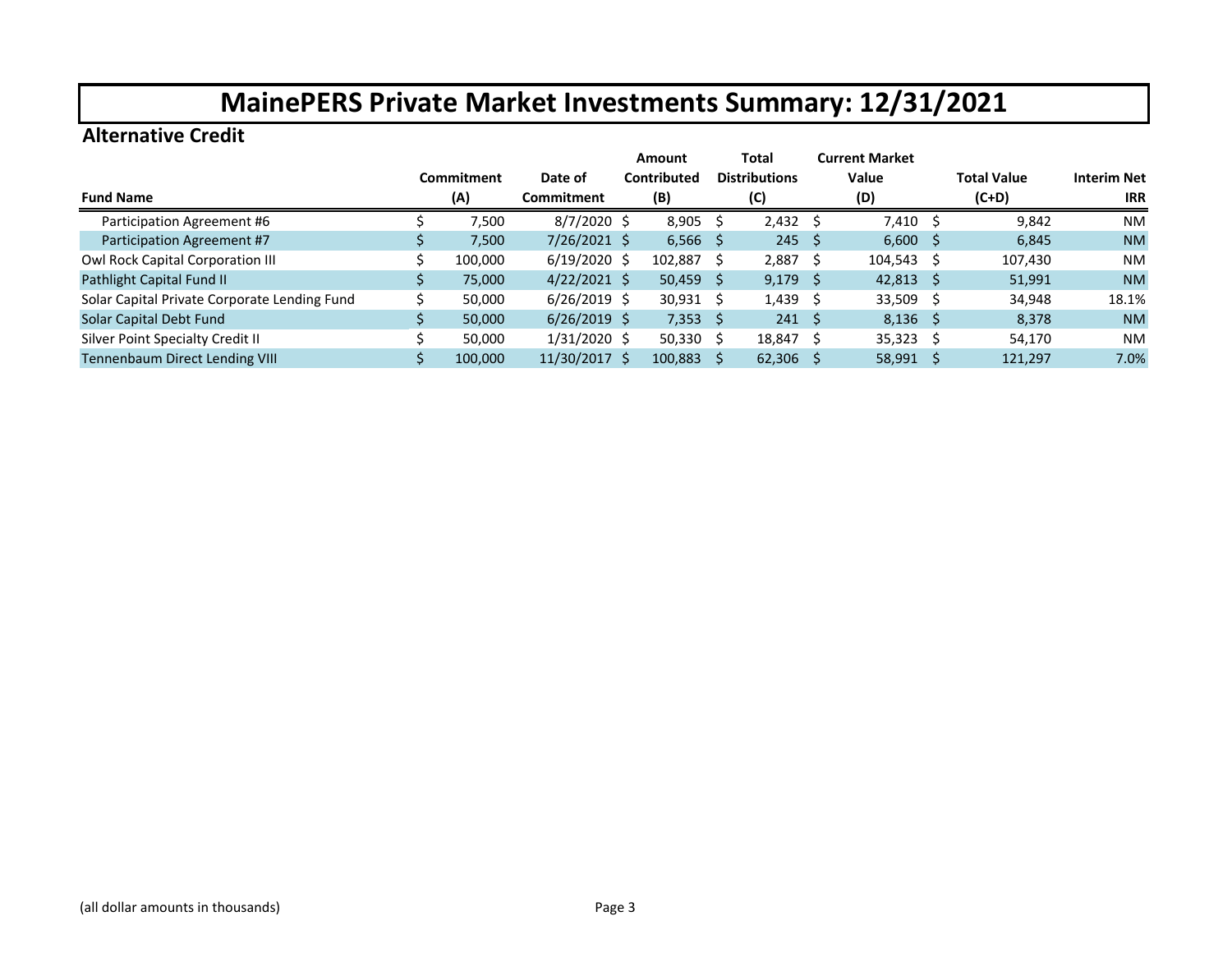#### **Infrastructure**

|                                                |                   |                | Amount      |              | <b>Total</b>                      |             | <b>Current</b>           |                     |                    |                    |
|------------------------------------------------|-------------------|----------------|-------------|--------------|-----------------------------------|-------------|--------------------------|---------------------|--------------------|--------------------|
|                                                | <b>Commitment</b> | Date of        | Contributed |              | <b>Distributions Market Value</b> |             |                          |                     | <b>Total Value</b> | <b>Interim Net</b> |
| <b>Fund Name</b>                               | (A)               | Commitment     | (B)         |              | (C)                               |             | (D)                      |                     | $(C+D)$            | <b>IRR</b>         |
| Alinda Infrastructure Fund II                  | \$<br>50,000      | $9/17/2009$ \$ | 67,889      | $\zeta$      | 64,449                            | $\zeta$     | 10,360                   | $\zeta$             | 74,810             | 2.2%               |
| ArcLight Energy V                              | \$<br>75,000      | 10/28/2011 \$  | 76,031      | \$           | 84,518                            | \$          | 18,355                   | \$                  | 102,872            | 8.0%               |
| Shore Co-Investment Holdings II                | \$<br>20,000      | 1/30/2014 \$   | 17,709      | S.           | 19,737                            | $\zeta$     |                          | $\zeta$             | 19,737             | 8.4%               |
| ArcLight Energy VI                             | \$<br>150,000     | 11/25/2014 \$  | 159,687     | \$           | 71,040                            | \$          | 100,921                  | \$                  | 171,961            | 2.2%               |
| <b>Great River Hydro Partners</b>              | \$<br>12,000      | $6/17/2017$ \$ | 10,718      | \$           | 8,639                             | $\zeta$     | 15,865                   | $\zeta$             | 24,503             | 29.5%              |
| Brookfield Infrastructure Fund II              | \$<br>100,000     | $6/28/2013$ \$ | 115,152     | \$           | 83,038                            | \$          | 97,166                   | \$                  | 180,203            | 9.6%               |
| Brookfield Infrastructure Fund III             | \$<br>100,000     | $4/15/2016$ \$ | $93,512$ \$ |              | 39,239                            | \$          | 88,367 \$                |                     | 127,606            | 11.3%              |
| Co-Investment #1                               | \$<br>20,000      | 3/31/2017 \$   | 15,945      | \$           | 16,893                            | \$          | 13,605                   | \$                  | 30,498             | 26.3%              |
| Carlyle Global Infrastructure Opportunity Fund | \$<br>100,000     | $5/1/2019$ \$  | 44,188      | \$           | 4,185                             | $\varsigma$ | 37,188                   | -\$                 | 41,373             | <b>NM</b>          |
| Carlyle Infrastructure Partners                | \$<br>50,000      | 11/2/2007 \$   | 57,366      | \$           | 64,289                            | \$          | 216                      | \$                  | 64,506             | 2.4%               |
| <b>Carlyle Power Partners II</b>               | \$<br>50,000      | 11/19/2015 \$  | 61,769      | \$           | 27,760                            | \$          | 46,888                   | \$                  | 74,647             | 7.6%               |
| Cube Infrastructure                            | \$<br>45,000      | $4/16/2010$ \$ | 60,063      | \$           | 96,104                            | \$          | 1,179                    | \$                  | 97,283             | 8.0%               |
| Cube Infrastructure II                         | \$<br>90,000      | $9/11/2018$ \$ | 70,200      | $\zeta$      | 3,927                             | $\zeta$     | 72,915                   | $\zeta$             | 76,842             | 4.4%               |
| Cube Infrastructure III                        | \$<br>90,000      | $8/16/2021$ \$ | 5,182       | - \$         | $\overline{a}$                    | \$          | 4,359                    | $\zeta$             | 4,359              | <b>NM</b>          |
| <b>EQT Infrastructure III</b>                  | \$<br>68,000      | $12/3/2016$ \$ | 82,962      | $\zeta$      | 33,144                            | \$          | 125,470                  | $\zeta$             | 158,614            | 24.5%              |
| <b>EQT Infrastructure IV</b>                   | \$<br>100,000     | 12/17/2018 \$  | 88,030      | \$           | 14,145                            | \$          | 92,457                   | \$                  | 106,601            | 14.6%              |
| <b>EQT Infrastructure V</b>                    | \$<br>75,000      | 12/8/2020 \$   | 23,304      | Ŝ.           | 1,091                             | Ŝ.          | 20,953                   | -Ś                  | 22,044             | <b>NM</b>          |
| First Reserve Energy Infrastructure Fund       | \$<br>50,000      | $6/30/2010$ \$ | 59,716      | \$           | 51,620                            | \$          | 6,090                    | \$                  | 57,710             | $-0.9%$            |
| First Reserve Energy Infrastructure Fund II    | \$<br>100,000     | 10/21/2013 \$  | 123,649     | \$           | 116,892                           | \$          | 42,965                   | $\varsigma$         | 159,857            | 17.1%              |
| Global Infrastructure Partners Sonic           | \$<br>30,000      | 7/31/2020 \$   | 30,788      | \$           | $\overline{\phantom{a}}$          | \$          | 25,352                   | \$                  | 25,352             | <b>NM</b>          |
| <b>Global Infrastructure Partners</b>          | \$<br>75,000      | $3/31/2008$ \$ | 101,173     | $\zeta$      | 205,062                           | \$          | 741                      | $\ddot{\mathsf{S}}$ | 205,803            | 17.3%              |
| Global Infrastructure Partners II              | \$<br>75,000      | 12/3/2011 \$   | 101,774     | Ŝ.           | 123,985                           | \$          | 51,250                   | \$                  | 175,235            | 16.3%              |
| Global Infrastructure Partners III             | \$<br>150,000     | $4/15/2016$ \$ | 156,645     | $\zeta$      | 55,790                            | $\zeta$     | 155,812                  | \$                  | 211,602            | 10.6%              |
| Co-Investment #1                               | \$<br>29,000      | 2/28/2017 \$   | 27,245      | \$           | 14,545                            | \$          | $\overline{\phantom{a}}$ | \$                  | 14,545             | 18.7%              |
| Co-Investment #2                               | \$<br>25,000      | $8/16/2018$ \$ | 25,885      | $\varsigma$  | 1,985                             | $\zeta$     | 7,914                    | $\zeta$             | 9,898              | $-27.8%$           |
| Global Infrastructure Partners IV              | \$<br>150,000     | 12/21/2018 \$  | 33,644      | \$           | 0                                 | \$          | 30,482                   | $\ddot{\phi}$       | 30,482             | <b>NM</b>          |
| IFM Global Infrastructure (US), L.P.           | \$<br>100,000     | 12/20/2012 \$  | 144,550     | <sup>5</sup> | 208,040                           | \$          |                          | $\mathsf{\dot{S}}$  | 208,040            | 9.9%               |
| <b>KKR Global Infrastructure Investors</b>     | \$<br>75,000      | 9/29/2010 \$   | 87,917      | \$           | 154,068                           | \$          | 22                       | \$                  | 154,089            | 13.1%              |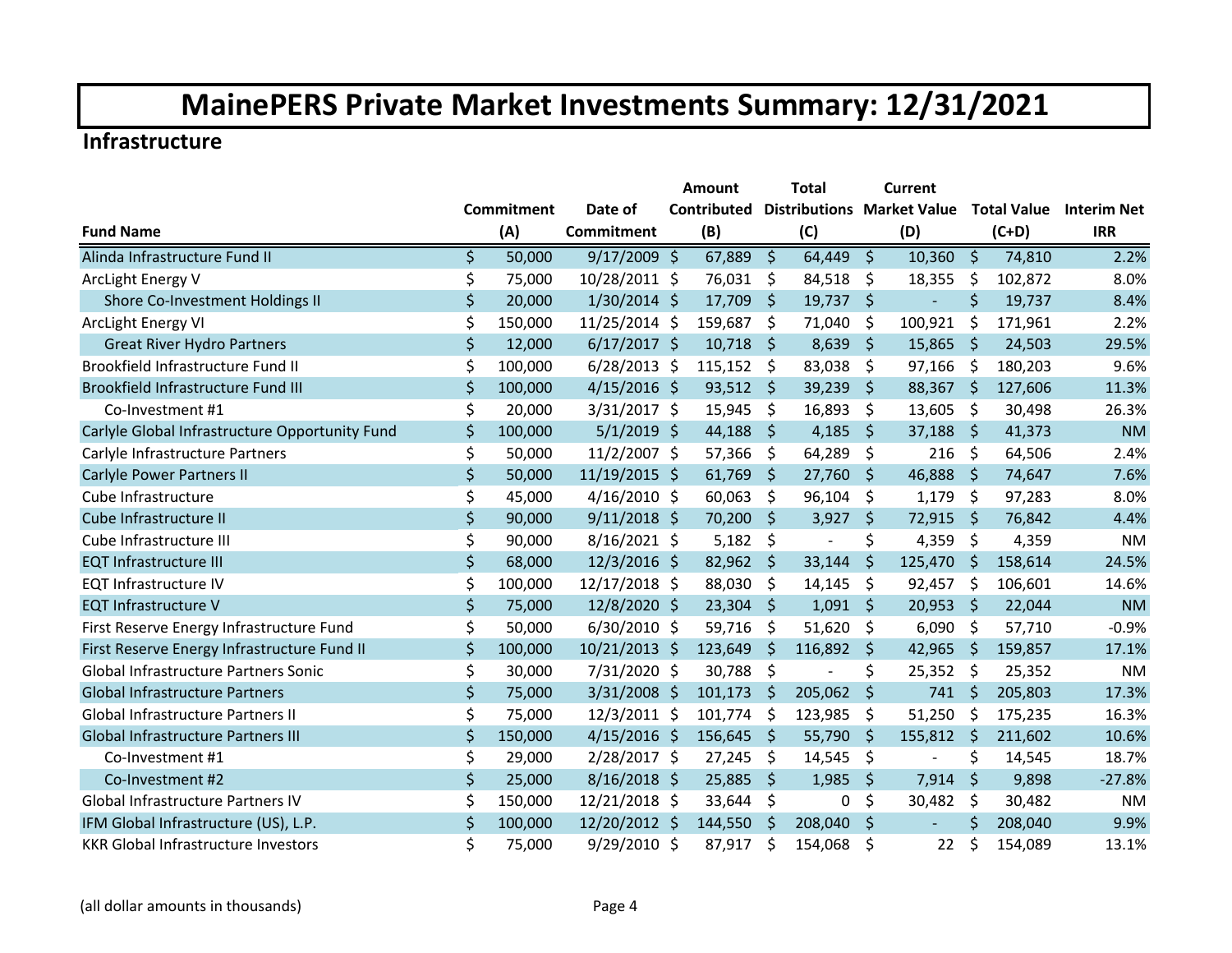#### **Infrastructure**

|                                                |     |            |                 | Amount      |     | Total          |              | Current                           |              |                    |                    |
|------------------------------------------------|-----|------------|-----------------|-------------|-----|----------------|--------------|-----------------------------------|--------------|--------------------|--------------------|
|                                                |     | Commitment | Date of         | Contributed |     |                |              | <b>Distributions Market Value</b> |              | <b>Total Value</b> | <b>Interim Net</b> |
| <b>Fund Name</b>                               |     | (A)        | Commitment      | (B)         |     | (C)            |              | (D)                               |              | $(C+D)$            | <b>IRR</b>         |
| <b>KKR Global Infrastructure Investors II</b>  | Ś.  | 150,000    | 10/24/2014 \$   | 182,268     | Ŝ.  | 217,783        | \$           | 84,822                            | \$           | 302,605            | 17.4%              |
| <b>KKR Atlanta Co-Invest</b>                   | \$  | 24,000     | $9/26/2014$ \$  | 21,428      | Ŝ.  | 28,551         | \$           | $\blacksquare$                    | Ś            | 28,551             | 5.7%               |
| <b>KKR Taurus Co-Invest II</b>                 | \$  | 25,000     | $8/15/2017$ \$  | 25,000      | -S  | 34,190         | S.           | 23,734                            | <sub>S</sub> | 57,924             | 23.6%              |
| KKR Byzantium Infrastructure Aggregator        | \$  | 15,000     | $10/17/2017$ \$ | 15,000      | -S  | 7,013          | \$           | 10,265                            | \$           | 17,278             | 4.6%               |
| <b>KKR Global Infrastructure Investors III</b> | \$  | 100,000    | $3/29/2018$ \$  | 65,540      | Ŝ.  | 13,507         | <sub>S</sub> | 58,746                            | -Ś           | 72,253             | 6.5%               |
| Meridiam Infrastructure (SCA)                  |     | 11,000     | $9/23/2015$ \$  | 21,938      | \$  | 8,571          | \$           | 29,755                            | \$           | 38,326             | 10.8%              |
| Meridiam Infrastructure Europe II (SCA)        | \$  | 22,500     | $9/23/2015$ \$  | 27,380      | -S  | 12,908         | Ŝ.           | 41,713                            | <sub>S</sub> | 54,621             | 15.4%              |
| Meridiam Infrastructure Europe III SLP         |     | 95,000     | $4/27/2016$ \$  | 59,809      | S   | 13,144         | \$           | 42,649                            | \$           | 55,793             | $-3.5%$            |
| Meridiam Sustainable Infrastructure Europe IV  | \$  | 90,000     | $4/16/2021$ \$  | 2,765       | Ŝ.  | $\overline{4}$ | \$           | 1,198                             | -Ś           | 1,202              | <b>NM</b>          |
| Meridiam Infrastructure N.A. II                |     | 75,000     | $9/28/2012$ \$  | 73,604      | Ŝ.  | 27,659         | \$           | 148,899                           | \$           | 176,558            | 18.9%              |
| <b>MINA II CIP</b>                             | \$  | 175        | $6/30/2015$ \$  | 134         | \$  | 21             | $\zeta$      | 17,009                            | S            | 17,030             | 150.0%             |
| Meridiam Infrastructure N.A. II                | \$  | 20,000     | $6/30/2015$ \$  | 14,969      | \$  | 3,429          | \$           | 38,057                            | Ŝ.           | 41,486             | 28.1%              |
| Meridiam Infrastructure N.A. III               | \$. | 50,000     | $7/12/2017$ \$  | 8,021       | \$  | $\mathbf{1}$   | $\zeta$      | 11,746                            | Ŝ.           | 11,747             | <b>NM</b>          |
| Stonepeak Infrastructure Partners II           | \$  | 140,000    | 11/12/2015 \$   | 181,222     | Ŝ.  | 136,267        | Ŝ.           | 124,488                           | S            | 260,756            | 14.3%              |
| <b>Stonepeak Claremont Co-Invest</b>           | \$  | 25,000     | $5/30/2017$ \$  | 25,000      | -S  | 925            | Ŝ.           | 50,004                            | Ŝ.           | 50,929             | 18.5%              |
| Stonepeak Spear (Co-Invest) Holdings           | \$  | 25,000     | $1/8/2018$ \$   | 19,648      | \$. | $\blacksquare$ | \$           | 37,263                            | S            | 37,263             | 18.4%              |
| Stonepeak Infrastructure Partners III          | \$  | 150,000    | 10/13/2017 \$   | 139,904     | \$  | 25,555         | \$           | 183,249                           | S            | 208,805            | 23.3%              |
| Stonepeak Infrastructure Partners IV           | \$  | 125,000    | $5/8/2020$ \$   | 24,801      | S   | 773            | \$           | 25,805                            | S            | 26,578             | <b>NM</b>          |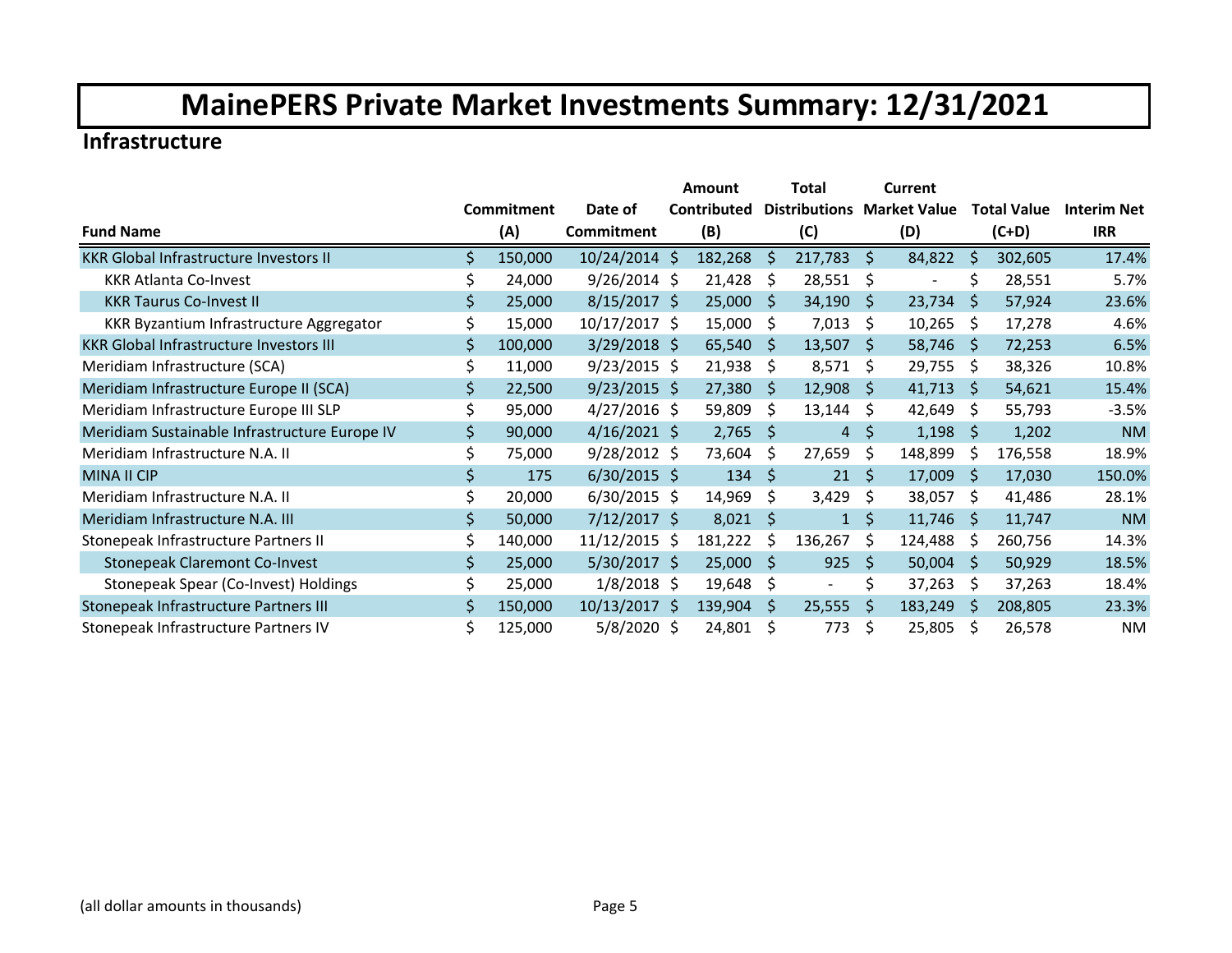### **Natural Resources**

|                                           |               |                   | <b>Current</b> |                    |              |                          |              |               |    |                    |                    |  |
|-------------------------------------------|---------------|-------------------|----------------|--------------------|--------------|--------------------------|--------------|---------------|----|--------------------|--------------------|--|
|                                           |               |                   |                | Amount             |              | <b>Total</b>             |              | <b>Market</b> |    |                    |                    |  |
|                                           | Commitment    | Date of           |                | <b>Contributed</b> |              | <b>Distributions</b>     |              | Value         |    | <b>Total Value</b> | <b>Interim Net</b> |  |
| <b>Fund Name</b>                          | (A)           | <b>Commitment</b> |                | (B)                |              | (C)                      |              | (D)           |    | $(C+D)$            | <b>IRR</b>         |  |
| <b>ACM Permanent Crops</b>                | \$<br>35,000  | 10/24/2014 \$     |                | 39,100             | \$           | 10,092                   | <sup>5</sup> | 48,376        | Ŝ. | 58,468             | 7.9%               |  |
| <b>ACM Permanent Crops II</b>             | \$<br>35,000  | $5/12/2016$ \$    |                | 40,717             | Ś            | 8,885                    | S            | 24,404        | Ŝ  | 33,289             | $-7.9%$            |  |
| <b>AMERRA Agri Fund III</b>               | \$<br>50,000  | $2/11/2016$ \$    |                | 94,982             | \$           | 62,901                   | S            | 35,265        | S  | 98,166             | 1.5%               |  |
| Denham Mining Fund                        | \$<br>35,000  | $6/29/2018$ \$    |                | 23,288             | \$           | $\overline{\phantom{a}}$ | S            | 34,054        | S  | 34,054             | 19.3%              |  |
| Homestead Capital Farmland II             | \$<br>50,000  | $8/8/2016$ \$     |                | 53,907             | <sub>S</sub> | 8,311                    | \$           | 49,237        | S  | 57,548             | 2.5%               |  |
| Homestead Capital Farmland III            | \$<br>30,000  | 10/26/2018        | -Ŝ             | 17,122             | Ś            | 1,814                    | S            | 15,418        | Ŝ  | 17,232             | 0.9%               |  |
| <b>Orion Mine Finance Fund II</b>         | \$<br>50,000  | $5/25/2016$ \$    |                | 100,560            | S            | 69,208                   | S            | 53,659        | S  | 122,867            | 11.2%              |  |
| Orion Mine Finance Co-Fund II             | \$<br>20,000  | $8/13/2018$ \$    |                | 20,085             | \$           |                          | Ś            | 37,634        | \$ | 37,634             | 21.7%              |  |
| Silver Creek Aggregate Reserves Fund      | \$<br>100,000 | $11/6/2018$ \$    |                | 12,881             | \$           | 1,432                    | Ŝ            | 14,470        | Ŝ  | 15,903             | <b>NM</b>          |  |
| <b>Taurus Mining Fund</b>                 | \$<br>50,000  | $3/27/2015$ \$    |                | 41,459             | S            | 43,121                   | -Ŝ           | 4,931         | \$ | 48,052             | 6.3%               |  |
| <b>Taurus Mining Fund Annex</b>           | \$<br>23,000  | $12/1/2016$ \$    |                | 18,116             | S            | 21,956                   | <sub>S</sub> | 1,676         | S  | 23,631             | 17.4%              |  |
| Taurus Mining Fund No. 2                  | \$<br>75,000  | 4/18/2019         | - S            | 47,257             | S.           | 41,406                   | Ŝ            | 14,050        | S  | 55,456             | 22.0%              |  |
| <b>Teays River Integrated Agriculture</b> | \$<br>200,000 | $7/1/2015$ \$     |                | 199,005            | S            | 28,770                   |              | \$345,002     | S  | 373,772            | 10.8%              |  |
| <b>Twin Creeks Timber</b>                 | \$<br>125,000 | 1/7/2016          | S.             | 191,978            | S            | 80,701                   |              | \$112,848     | S  | 193,549            | 0.3%               |  |
| U.S. Farming Realty Trust III             | \$<br>100,000 | 7/7/2015          | Ŝ.             | 108,032            | S            | 11,565                   | Ŝ.           | 81,326        | S  | 92,891             | $-4.1%$            |  |
| <b>Canally Coinvest Holdings</b>          | \$<br>12,500  | 12/9/2019 \$      |                | 7,153              | \$           |                          | \$           | 5,977         | \$ | 5,977              | $-11.2%$           |  |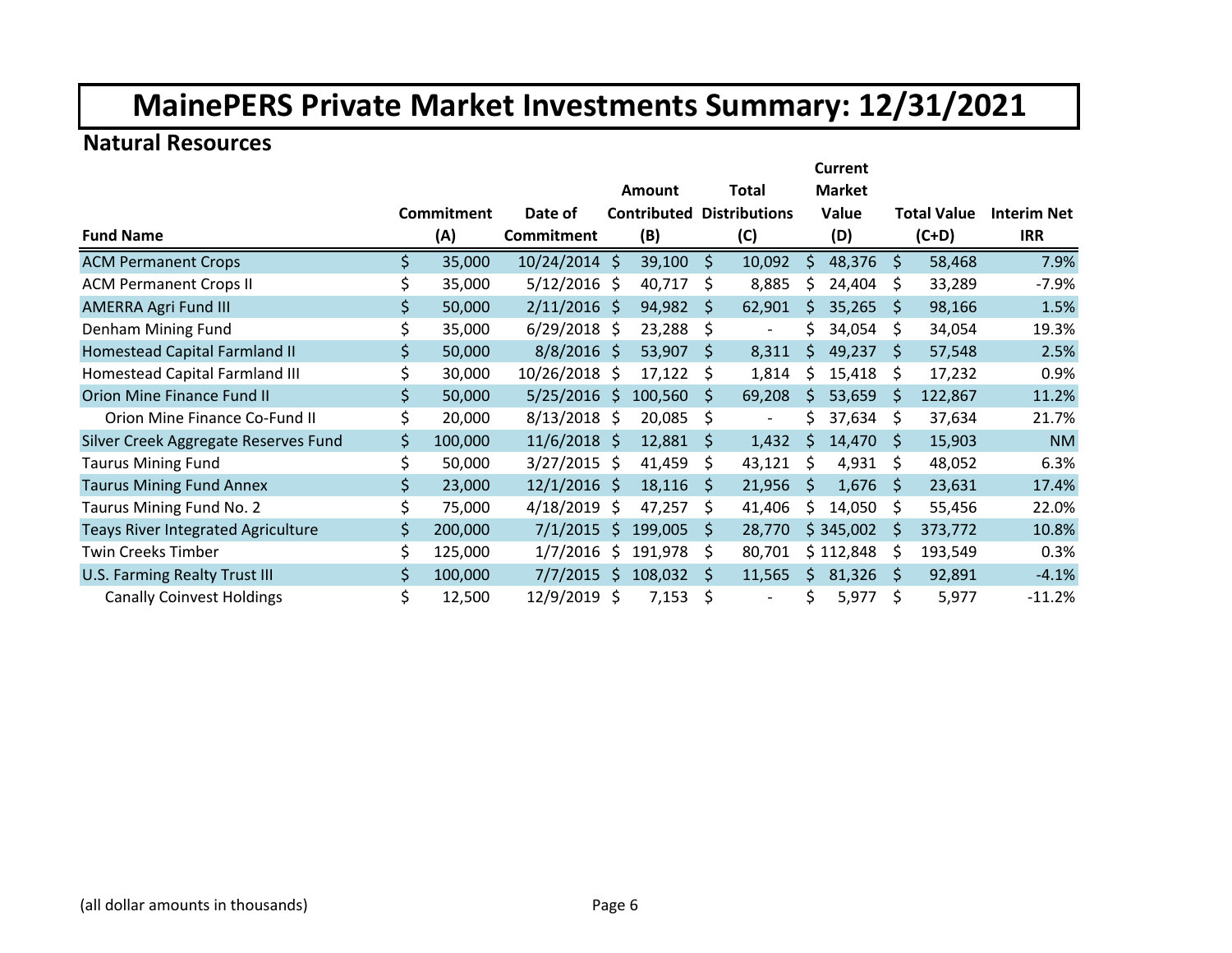|                                            |              |                   | Amount             |                     | <b>Total</b> | Current              |              |         |                                                    |
|--------------------------------------------|--------------|-------------------|--------------------|---------------------|--------------|----------------------|--------------|---------|----------------------------------------------------|
|                                            | Commitment   | Date of           | <b>Contributed</b> |                     |              |                      |              |         | Distributions Market Value Total Value Interim Net |
| <b>Fund Name</b>                           | (A)          | <b>Commitment</b> | (B)                |                     | (C)          | (D)                  |              | $(C+D)$ | <b>IRR</b>                                         |
| <b>ABRY Advanced Securities Fund II</b>    | \$<br>20,000 | $5/4/2011$ \$     | $20,522$ \$        |                     | 29,534       | \$<br>800 \$         |              | 30,333  | 13.3%                                              |
| <b>ABRY Advanced Securities Fund III</b>   | \$<br>30,000 | 4/30/2014 \$      | 43,883             | \$                  | 15,351       | \$<br>29,904         | \$           | 45,255  | $-0.1%$                                            |
| <b>ABRY Heritage Partners</b>              | \$<br>10,000 | $5/31/2016$ \$    | 10,068             | \$                  | 7,399        | \$<br>6,343          | -\$          | 13,742  | 23.9%                                              |
| <b>ABRY Partners VII</b>                   | \$<br>10,000 | $4/29/2011$ \$    | 12,911             | -\$                 | 16,979       | \$<br>3,606          | \$           | 20,585  | 13.5%                                              |
| <b>ABRY Partners VIII</b>                  | \$<br>20,000 | $8/8/2014$ \$     | $23,742$ \$        |                     | 28,430       | \$<br>5,885          | \$           | 34,315  | 10.7%                                              |
| <b>ABRY Senior Equity IV</b>               | \$<br>10,000 | 12/7/2012 \$      | 10,801             | -\$                 | 16,090       | \$<br>2,430          | \$           | 18,520  | 15.2%                                              |
| <b>ABRY Senior Equity V</b>                | \$<br>12,050 | $1/19/2017$ \$    | $12,360$ \$        |                     | 3,826        | \$<br>$12,587$ \$    |              | 16,414  | 18.2%                                              |
| <b>Advent International GPE VII</b>        | \$<br>30,000 | $6/29/2012$ \$    | 33,170             | $\ddot{\mathsf{S}}$ | 45,435       | \$<br>16,692 \$      |              | 62,127  | 15.2%                                              |
| <b>Advent International GPE VIII</b>       | \$<br>50,000 | $2/5/2016$ \$     | 53,044             | \$                  | 42,125       | \$<br>73,114         | $\zeta$      | 115,239 | 26.9%                                              |
| Advent International GPE IX                | \$<br>50,000 | $5/9/2019$ \$     | 28,130             | -\$                 | 3,998        | \$<br>70,147         | \$           | 74,145  | 129.6%                                             |
| <b>GPE IX TKE Co-Investment</b>            | \$<br>24,000 | 3/30/2020 \$      | 21,243             | \$                  | $\equiv$     | \$<br>27,633         | <sub>S</sub> | 27,633  | <b>NM</b>                                          |
| Advent Latin America PE Fund VI            | \$<br>20,000 | 10/17/2014 \$     | 18,750             | \$                  | 8,350        | \$<br>$22,521$ \$    |              | 30,871  | 19.0%                                              |
| Affinity Asia Pacific Fund IV              | \$<br>60,000 | $2/28/2013$ \$    | 64,060             | $\zeta$             | 63,738       | \$<br>34,560 \$      |              | 98,298  | 14.9%                                              |
| Affinity Asia Pacific Fund V               | \$<br>40,000 | 12/11/2017 \$     | 12,353             | $\zeta$             | 2,407        | \$<br>12,060         | -\$          | 14,466  | <b>NM</b>                                          |
| Bain Capital Venture Coinvestment Fund III | \$<br>15,000 | $4/1/2021$ \$     | 5,813              | $\ddot{\mathsf{S}}$ | $\equiv$     | \$<br>4,159          | \$           | 4,159   | <b>NM</b>                                          |
| <b>Bain Capital Ventures 2021</b>          | \$<br>25,000 | 10/28/2020 \$     | 8,688              | \$                  | 1            | \$<br>7,135          | \$           | 7,136   | <b>NM</b>                                          |
| Berkshire Fund VIII                        | \$<br>15,000 | $7/20/2011$ \$    | 16,706             | -\$                 | 24,573       | \$<br>$16,470$ \$    |              | 41,042  | 17.5%                                              |
| Berkshire Fund IX                          | \$<br>50,000 | $3/18/2016$ \$    | $52,482$ \$        |                     | 16,763       | \$<br>$60,610$ \$    |              | 77,373  | 18.1%                                              |
| <b>Blackstone Capital Partners VI</b>      | \$<br>30,000 | $6/30/2010$ \$    | $37,242$ \$        |                     | 46,994       | \$<br>$16,664$ \$    |              | 63,658  | 12.5%                                              |
| <b>Blackstone Capital Partners VII</b>     | \$<br>54,000 | $3/27/2015$ \$    | 58,444             | -\$                 | 24,808       | \$<br>69,679         | \$           | 94,488  | 21.1%                                              |
| Carlyle Asia Partners III                  | \$<br>15,000 | 12/31/2009 \$     | 20,408             | \$                  | 29,734       | \$<br>3,285          | \$           | 33,019  | 12.6%                                              |
| Carlyle Asia Partners IV                   | \$<br>60,000 | $6/3/2014$ \$     | 75,997             | \$                  | 74,015       | \$<br>45,513         | \$           | 119,528 | 13.3%                                              |
| Carlyle Asia Partners V                    | \$<br>45,000 | 10/30/2017 \$     | 20,336             | - \$                | 7,250        | \$<br>19,314         | $\zeta$      | 26,565  | <b>NM</b>                                          |
| Centerbridge Capital Partners III          | \$<br>30,000 | 10/24/2014 \$     | 43,924             | -\$                 | 33,411       | \$<br>$\blacksquare$ | \$           | 33,411  | 19.7%                                              |
| <b>CB Blizzard Co-Invest</b>               | \$<br>10,000 | $9/11/2019$ \$    | $15,012$ \$        |                     | 10,015       | \$<br>11,645         | $\zeta$      | 21,660  | 38.3%                                              |
| <b>Charterhouse Capital Partners VIII</b>  | \$<br>13,500 | $1/6/2011$ \$     | 11,188             | \$                  | 14,160       | \$<br>$\blacksquare$ | \$           | 14,160  | 7.9%                                               |
| Charterhouse Capital Partners IX           | \$<br>4,500  | $1/6/2011$ \$     | 5,373              | -\$                 | 7,091        | \$                   | \$           | 7,091   | 12.3%                                              |
| Charterhouse Capital Partners X            | \$<br>67,000 | $5/13/2015$ \$    | 50,027             | \$                  | 40,175       | \$<br>65,593         | \$           | 105,768 | 21.8%                                              |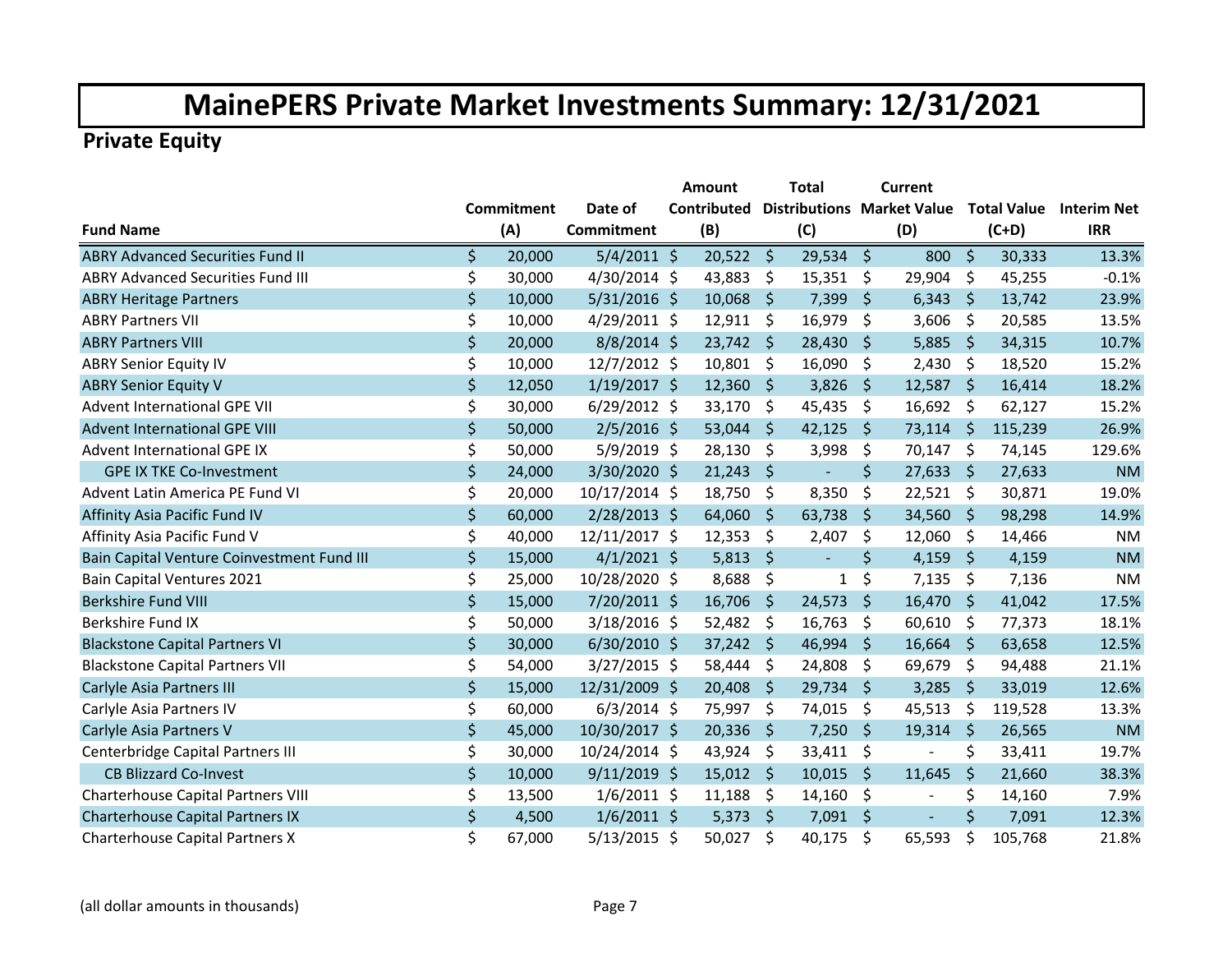|                                                   |              |                   | Amount                       |                     | <b>Total</b>                      |         | <b>Current</b>           |               |          |                         |
|---------------------------------------------------|--------------|-------------------|------------------------------|---------------------|-----------------------------------|---------|--------------------------|---------------|----------|-------------------------|
|                                                   | Commitment   | Date of           | <b>Contributed</b>           |                     | <b>Distributions Market Value</b> |         |                          |               |          | Total Value Interim Net |
| <b>Fund Name</b>                                  | (A)          | <b>Commitment</b> | (B)                          |                     | (C)                               |         | (D)                      |               | $(C+D)$  | <b>IRR</b>              |
| <b>Charterhouse Acrostone</b>                     | \$<br>12,000 | 8/24/2018 \$      | $13,254$ \$                  |                     | 21,268                            | $\zeta$ | 21,897                   | -\$           | 43,165   | 19.3%                   |
| Charterhouse Capital Partners XI                  | \$<br>45,000 | $4/23/2021$ \$    | $\overline{a}$               | \$                  | ÷,                                | \$      | $\overline{a}$           | \$            |          | <b>NM</b>               |
| <b>CVC Capital Partners VI</b>                    | \$<br>67,000 | $7/12/2013$ \$    | 93,886                       | $\ddot{\varsigma}$  | 84,232                            | $\zeta$ | 83,273                   | $\zeta$       | 167,505  | 18.2%                   |
| <b>CVC Capital Partners VII</b>                   | \$<br>48,000 | $5/9/2017$ \$     | 65,807                       | \$                  | 25,751                            | \$      | 46,765                   | \$            | 72,516   | 29.0%                   |
| <b>CVC Capital Partners VIII</b>                  | \$<br>44,000 | $6/11/2020$ \$    | 13,107                       | \$                  | 4,234                             | \$      | $(253)$ \$               |               | 3,982    | <b>NM</b>               |
| <b>EnCap Energy Capital VIII</b>                  | \$<br>30,000 | $1/31/2011$ \$    | 34,181                       | -\$                 | 20,148                            | \$      | $9,592$ \$               |               | 29,740   | $-3.7%$                 |
| EnCap Energy Capital Fund VIII Co-Investors, L.P. | \$<br>16,238 | 12/8/2011 \$      | $16,492 \div$                |                     | 4,256                             | \$      | $5,618$ \$               |               | 9,875    | $-8.7%$                 |
| <b>EnCap Energy Capital Fund IX</b>               | \$<br>30,000 | 12/19/2012 \$     | 34,413                       | -\$                 | 29,862                            | \$      | 14,649                   | \$            | 44,511   | 8.0%                    |
| <b>EnCap Energy Capital Fund X</b>                | \$<br>40,000 | $3/5/2015$ \$     | 40,742                       | $\ddot{\mathsf{S}}$ | 20,226                            | \$      | 37,751                   | \$            | 57,977   | 8.6%                    |
| <b>EnCap Energy Capital Fund XI</b>               | \$<br>40,000 | $5/31/2017$ \$    | 23,251                       | -\$                 | 1,340                             | \$      | 18,012                   | -\$           | 19,352   | $-1.6%$                 |
| EnCap Flatrock Midstream Fund III                 | \$<br>20,000 | $4/9/2014$ \$     | 24,932 \$                    |                     | 16,247                            | \$      | 17,602 \$                |               | 33,849   | 8.0%                    |
| EnCap Flatrock Midstream Fund IV                  | \$<br>22,000 | 11/17/2017 \$     | 11,171                       | \$                  | 7,020                             | \$      | $10,294$ \$              |               | 17,315   | 7.0%                    |
| General Catalyst X - Early Venture                | \$<br>19,565 | $3/26/2020$ \$    | 17,413                       | $\ddot{\mathsf{S}}$ | $\blacksquare$                    | \$      | $35,522$ \$              |               | 35,522   | <b>NM</b>               |
| General Catalyst X - Endurance                    | \$<br>22,826 | $3/26/2020$ \$    | 22,859                       | -\$                 | $\Box$                            | \$      | $32,382$ \$              |               | 32,382   | <b>NM</b>               |
| General Catalyst X - Growth Venture               | \$<br>32,609 | 3/26/2020 \$      | 30,163                       | \$                  | $\blacksquare$                    | \$      | 61,137                   | $\ddot{\phi}$ | 61,137   | <b>NM</b>               |
| <b>General Catalyst XI - Creation</b>             | \$<br>8,823  | 10/29/2021 \$     | $\qquad \qquad \blacksquare$ | \$                  | $\blacksquare$                    | \$      | $\blacksquare$           | \$            |          | <b>NM</b>               |
| General Catalyst XI - Endurance                   | \$<br>29,412 | 10/29/2021 \$     | 8,625                        | \$                  | $\blacksquare$                    | \$      | $\blacksquare$           | \$            | $\equiv$ | <b>NM</b>               |
| General Catalyst XI - Ignition                    | \$<br>11,765 | 10/29/2021 \$     | 1,681                        | \$                  | $\overline{a}$                    | \$      | $\overline{\phantom{0}}$ | \$            |          | <b>NM</b>               |
| <b>GTCR Fund X</b>                                | \$<br>30,000 | $1/28/2011$ \$    | 31,766                       | \$                  | 64,445                            | \$      | 3,175                    | \$            | 67,620   | 21.3%                   |
| <b>GTCR Fund XI</b>                               | \$<br>35,000 | 11/15/2013 \$     | 34,036                       | \$                  | 66,248                            | \$      | 82,745                   | \$            | 148,993  | 44.2%                   |
| <b>GTCR Fund XII</b>                              | \$<br>50,000 | $9/29/2017$ \$    | 49,335                       | $\ddot{\varsigma}$  | 26,687                            | \$      | 62,603                   | \$            | 89,290   | 40.5%                   |
| Co-Investment #1                                  | \$<br>5,238  | $4/26/2019$ \$    | 4,556                        | \$                  | $\overline{a}$                    | \$      | 7,954                    | \$            | 7,954    | 26.2%                   |
| Co-Investment #2                                  | \$<br>5,997  | $11/1/2019$ \$    | 5,806                        | \$                  | 10,935                            | \$      | 12,763                   | \$            | 23,699   | 53.9%                   |
| <b>GTCR XIII</b>                                  | \$<br>50,000 | 10/27/2020 \$     | 5,375                        | -\$                 | 1,809                             | \$      | 5,317                    | \$            | 7,126    | <b>NM</b>               |
| H.I.G. Bayside Loan Fund II                       | \$<br>25,000 | 5/28/2010 \$      | $24,192$ \$                  |                     | 29,602                            | \$      | $2,262$ \$               |               | 31,864   | 6.5%                    |
| H.I.G. Bayside Loan Ops Fund III (Europe)         | \$<br>30,000 | $7/27/2012$ \$    | 26,707                       | -\$                 | 31,070                            | \$      | 5,104                    | - \$          | 36,174   | 8.2%                    |
| H.I.G. Brazil & Latin America Partners            | \$<br>60,000 | $7/1/2015$ \$     | 50,448                       | $\ddot{\zeta}$      | 9,202                             | \$      | 87,412 \$                |               | 96,614   | 29.9%                   |
| H.I.G. Capital Partners V                         | \$<br>15,000 | $2/28/2013$ \$    | 18,737                       | \$                  | 21,761                            | \$      | 20,718                   | \$            | 42,479   | 24.8%                   |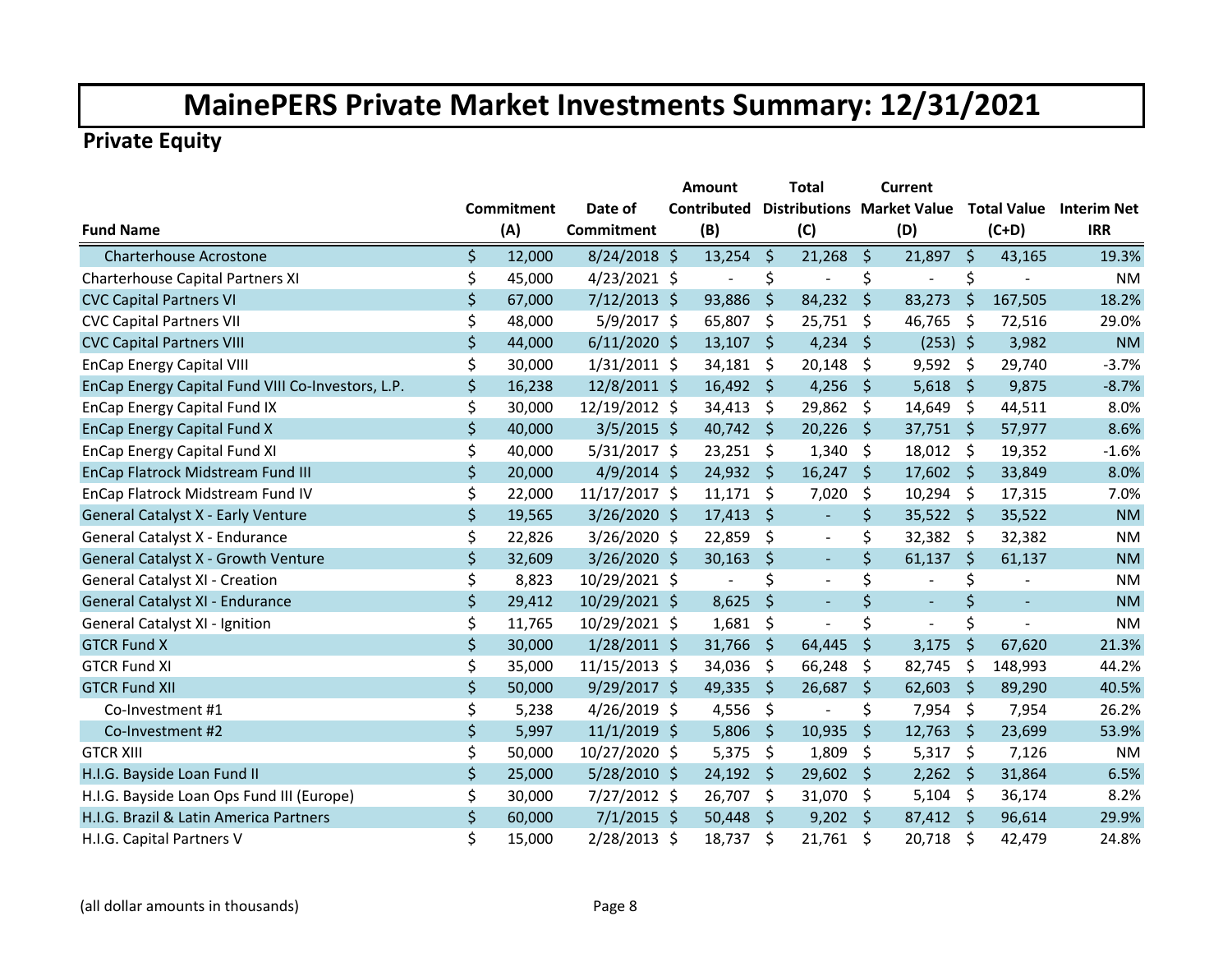|                                             |    |                   |                   | <b>Amount</b>            |                     | Total                             |         | <b>Current</b> |              |         |                                |
|---------------------------------------------|----|-------------------|-------------------|--------------------------|---------------------|-----------------------------------|---------|----------------|--------------|---------|--------------------------------|
|                                             |    | <b>Commitment</b> | Date of           | <b>Contributed</b>       |                     | <b>Distributions Market Value</b> |         |                |              |         | <b>Total Value</b> Interim Net |
| <b>Fund Name</b>                            |    | (A)               | <b>Commitment</b> | (B)                      |                     | (C)                               |         | (D)            |              | $(C+D)$ | <b>IRR</b>                     |
| H.I.G. Europe Capital Partners II           | \$ | 22,500            | $7/1/2013$ \$     | 25,208                   | - \$                | 20,538                            | \$      | $22,716$ \$    |              | 43,253  | 15.2%                          |
| H.I.G. Growth Buyouts & Equity Fund II      | \$ | 17,500            | $6/30/2011$ \$    | 19,855                   | \$                  | 12,986                            | \$      | 29,257         | -\$          | 42,243  | 19.3%                          |
| H.I.G. Growth Buyouts & Equity Fund III     | \$ | 35,000            | $9/13/2018$ \$    | $7,251$ \$               |                     |                                   | $\zeta$ | $7,187$ \$     |              | 7,187   | <b>NM</b>                      |
| H.I.G Middle Market LBO Fund II             | \$ | 40,000            | $2/7/2014$ \$     | 44,675                   | \$                  | 51,015                            | \$      | 40,285         | \$           | 91,300  | 28.5%                          |
| Co-Investment #1                            | \$ | 9,000             | 10/12/2017 \$     | 9,000                    | \$                  | $\blacksquare$                    | \$      | 3,422          | \$           | 3,422   | $-21.6%$                       |
| Co-Investment #2                            | \$ | 686               | $6/19/2020$ \$    | 686                      | \$                  | $\blacksquare$                    | \$      | 796            | \$           | 796     | <b>NM</b>                      |
| Co-Investment #3                            | \$ | 1,000             | $6/1/2021$ \$     | 1,079                    | \$                  | $\omega$                          | $\zeta$ | 1,139          | \$           | 1,139   | <b>NM</b>                      |
| H.I.G. Middle Market LBO Fund III           | \$ | 40,000            | 7/23/2019 \$      | 8,331                    | - \$                | ÷,                                | \$      | 5,053          | \$           | 5,053   | <b>NM</b>                      |
| Hellman & Friedman Capital Partners VII     | \$ | 30,000            | $6/19/2009$ \$    | 44,336                   | \$                  | 105,422                           | $\zeta$ | 16,156         | \$           | 121,577 | 25.0%                          |
| Hellman & Friedman Capital Partners VIII    | \$ | 45,000            | $9/24/2014$ \$    | 48,251                   | $\zeta$             | 25,634                            | \$      | 84,786         | \$           | 110,419 | 27.0%                          |
| Hellman & Friedman Capital Partners IX      | \$ | 45,000            | $9/28/2018$ \$    | 41,668                   | \$.                 | 835                               | \$      | 49,962 \$      |              | 50,798  | 34.4%                          |
| Hellman & Friedman Capital Partners X       | \$ | 45,000            | $5/10/2021$ \$    | 5,481                    | \$                  | $\blacksquare$                    | \$      | $(77)$ \$      |              | (77)    | <b>NM</b>                      |
| Inflexion Buyout Fund IV                    | \$ | 27,000            | $9/30/2014$ \$    | 33,433                   | \$                  | 22,549                            | \$      | 33,304 \$      |              | 55,853  | 16.9%                          |
| Inflexion Partnership Capital Fund I        | \$ | 17,000            | $9/30/2014$ \$    | 21,492 \$                |                     | 25,566                            | \$      | 16,307         | \$           | 41,873  | 21.7%                          |
| Inflexion Supplemental Fund IV              | \$ | 10,000            | $5/31/2016$ \$    | $13,091$ \$              |                     | 13,109                            | $\zeta$ | 16,658         | \$           | 29,767  | 27.5%                          |
| Kelso Investment Associates VIII            | \$ | 3,000             | $1/6/2011$ \$     | 3,018                    | \$                  | 3,961                             | \$      | 389            | \$           | 4,349   | 7.9%                           |
| Kelso Investment Associates IX              | \$ | 60,000            | $11/5/2014$ \$    | 69,497                   | \$                  | 75,265                            | \$      | 36,591         | <sub>S</sub> | 111,856 | 20.6%                          |
| KIA IX (Hammer) Investor                    | \$ | 25,000            | $8/12/2016$ \$    | 25,426                   | \$                  | 69,298                            | \$      | 150            | \$           | 69,448  | 21.4%                          |
| Kelso Investment Associates X               | \$ | 45,000            | $3/16/2018$ \$    | 36,120                   | $\zeta$             | 2,788                             | \$      | 47,565         | $\zeta$      | 50,353  | 45.8%                          |
| Kelso Investment Associates XI              | \$ | 45,000            | 12/22/2021 \$     | $\overline{\phantom{a}}$ | \$                  | $\overline{\phantom{a}}$          | \$      | $\overline{a}$ | \$           |         | <b>NM</b>                      |
| <b>KKR North American Fund XI</b>           | \$ | 60,000            | $2/7/2012$ \$     | 90,912                   | -\$                 | 122,013                           | \$      | 51,173         | \$           | 173,186 | 19.3%                          |
| <b>KKR North America Fund XI (Platinum)</b> | \$ | 8,003             | $2/26/2016$ \$    | 8,040                    | \$                  | 2,313                             | \$      | 6,573          | \$           | 8,886   | 2.6%                           |
| <b>KKR Element Co-Invest</b>                | \$ | 10,000            | $8/29/2016$ \$    | 10,050                   | \$                  | 24,030                            | \$      | $\mathbf{1}$   | \$           | 24,030  | 23.5%                          |
| <b>KKR Americas XII</b>                     | \$ | 60,000            | $3/3/2016$ \$     | 57,839                   | \$                  | 19,236                            | \$      | 85,050         | \$           | 104,286 | 38.9%                          |
| <b>KKR Sigma Aggregator</b>                 | \$ | 15,000            | $6/22/2018$ \$    | 15,000                   | \$                  | $\blacksquare$                    | $\zeta$ | 25,955         | -\$          | 25,955  | 18.3%                          |
| <b>KKR Enterprise Co-Invest</b>             | \$ | 16,721            | 10/11/2018 \$     | 15,000                   | $\ddot{\mathsf{S}}$ | $\overline{\phantom{a}}$          | \$      | $1,672$ \$     |              | 1,672   | $-52.0%$                       |
| KKR Enterprise Co-Invest AIV A              | \$ | 8,936             | 11/8/2019 \$      | 8,936                    | \$                  | 7,243                             | $\zeta$ | $6,432$ \$     |              | 13,675  | 56.2%                          |
| <b>KKR North America XIII</b>               | Ś  | 40,000            | $6/25/2021$ \$    | 0                        | \$                  | $\overline{a}$                    | \$      | $(184)$ \$     |              | (184)   | <b>NM</b>                      |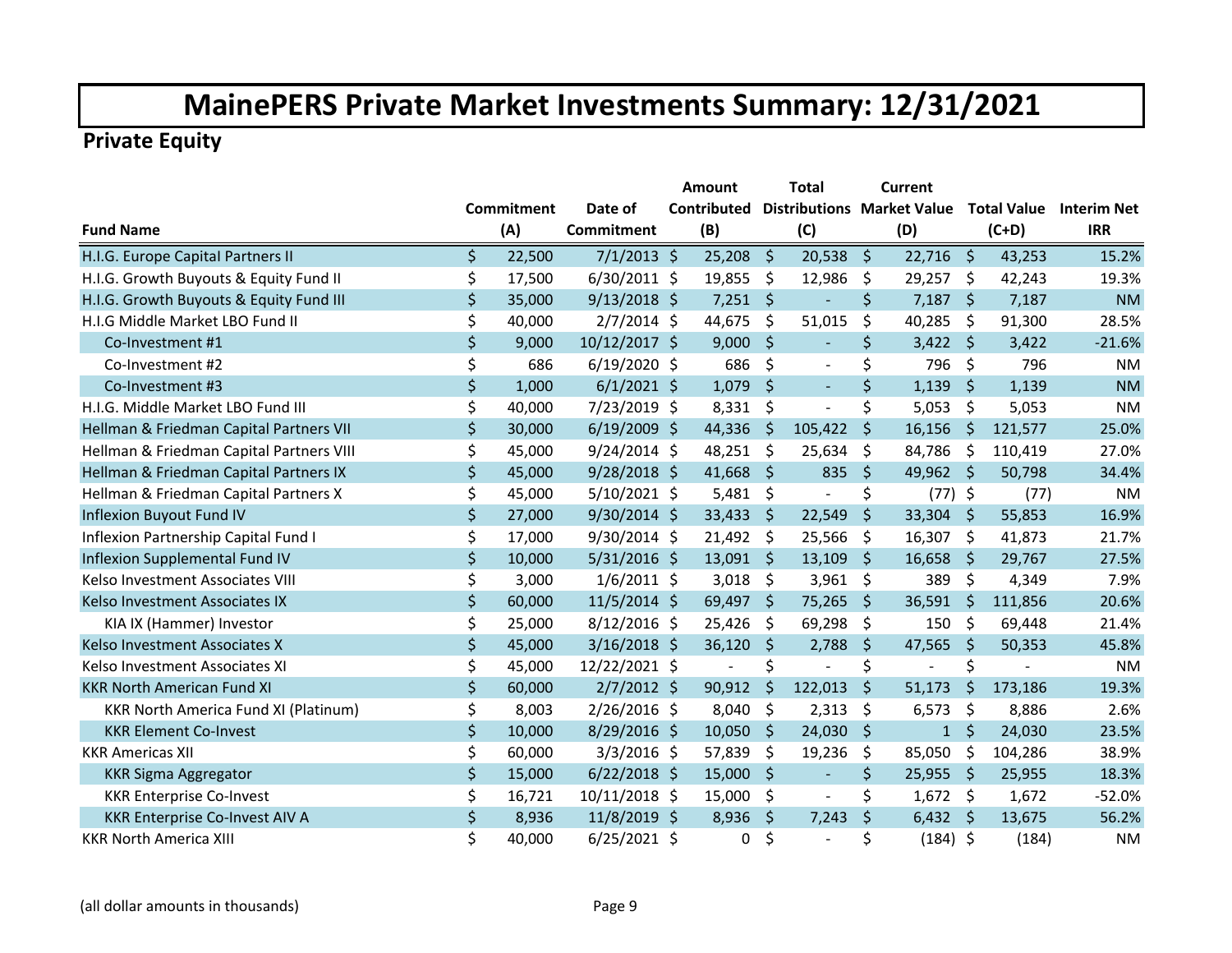|                                        |                   |                   | <b>Amount</b>                                 |                     | Total                        |         | Current        |                    |         |                         |
|----------------------------------------|-------------------|-------------------|-----------------------------------------------|---------------------|------------------------------|---------|----------------|--------------------|---------|-------------------------|
|                                        | <b>Commitment</b> | Date of           | <b>Contributed Distributions Market Value</b> |                     |                              |         |                |                    |         | Total Value Interim Net |
| <b>Fund Name</b>                       | (A)               | <b>Commitment</b> | (B)                                           |                     | (C)                          |         | (D)            |                    | $(C+D)$ | <b>IRR</b>              |
| <b>KKR Special Situations Fund</b>     | \$<br>60,000      | 12/19/2012 \$     | $118,957$ \$                                  |                     | 95,239                       | \$      | 18,256         | -\$                | 113,496 | $-2.1%$                 |
| <b>KKR Special Situations Fund II</b>  | \$<br>60,000      | 12/19/2014 \$     | 97,619                                        | \$                  | 64,982                       | \$      | 48,266         | $\ddot{\varsigma}$ | 113,249 | 5.3%                    |
| <b>Oaktree Opportunities VIII</b>      | \$<br>30,000      | 12/9/2009 \$      | 30,000                                        | $\zeta$             | 43,800                       | $\zeta$ | 319            | Ŝ.                 | 44,119  | 9.1%                    |
| <b>ONCAP IV</b>                        | \$<br>15,000      | 11/8/2016 \$      | 11,555                                        | \$                  | 2,725                        | \$      | 11,068         | \$                 | 13,793  | 7.8%                    |
| <b>Onex Partners III</b>               | \$<br>10,000      | $1/6/2011$ \$     | 11,181                                        | -S                  | 16,832                       | \$      | 1,719          | \$                 | 18,550  | 13.2%                   |
| <b>Onex Partners IV</b>                | \$<br>60,000      | 11/22/2013 \$     | 62,871                                        | \$                  | 43,444                       | \$      | 46,945         | \$                 | 90,389  | 9.8%                    |
| Co-Investment #1                       | \$<br>10,000      | $2/27/2017$ \$    | $10,471$ \$                                   |                     | 1,181                        | \$.     | $16,637$ \$    |                    | 17,818  | 13.6%                   |
| Onex Partners V                        | \$<br>45,000      | $7/11/2017$ \$    | 24,687                                        | \$                  | 1,881                        | \$      | 24,601 \$      |                    | 26,483  | 25.3%                   |
| Paine & Partners Capital Fund IV       | \$<br>60,000      | 12/18/2014 \$     | 52,618                                        | \$                  | 29,070                       | \$      | $44,321$ \$    |                    | 73,392  | 9.7%                    |
| Wawona Co-Investment Fund I            | \$<br>15,000      | 3/31/2017 \$      | 15,012                                        | \$                  | $\qquad \qquad \blacksquare$ | \$      | 10,365         | \$                 | 10,365  | $-7.9%$                 |
| Lyons Magnus Co-Investment Fund I      | \$<br>15,000      | 11/8/2017 \$      | 15,000                                        | S.                  | $\blacksquare$               | $\zeta$ | 36,827         | -\$                | 36,827  | 25.9%                   |
| PSP Maverick Co-Invest                 | \$<br>7,238       | $9/12/2019$ \$    | 7,254                                         | \$                  | $\blacksquare$               | \$      | 10,901         | - \$               | 10,901  | 22.1%                   |
| PSP AH&N Co-Investment Fund            | \$<br>16,678      | 11/27/2019 \$     | 16,537                                        | \$                  | $\equiv$                     | $\zeta$ | 28,013 \$      |                    | 28,013  | 35.4%                   |
| Paine Schwartz Food Chain Fund V       | \$<br>45,000      | $8/3/2018$ \$     | 31,177                                        | \$                  | 9,424                        | \$      | 24,998         | -\$                | 34,422  | 16.9%                   |
| <b>SNFL Co-Investment Fund</b>         | \$<br>10,000      | 10/11/2019 \$     | 5,018                                         | $\ddot{\varsigma}$  | 124                          | $\zeta$ | 7,109          | $\zeta$            | 7,233   | 19.3%                   |
| Rhone Partners V                       | \$<br>56,000      | $3/12/2015$ \$    | 70,335                                        | \$                  | 30,797                       | \$      | 81,471         | -\$                | 112,268 | 22.2%                   |
| Riverside Capital Appreciation Fund VI | \$<br>60,000      | $7/3/2013$ \$     | 60,175                                        | \$                  | 68,448                       | \$      | $22,411$ \$    |                    | 90,858  | 11.7%                   |
| <b>RCAF VI CIV XXXII</b>               | \$<br>12,399      | 10/21/2015 \$     | 12,687                                        | \$                  | 34,905                       | \$      | 33,131         | -\$                | 68,037  | 19.3%                   |
| Riverside Micro-Cap Fund III           | \$<br>35,000      | $6/30/2014$ \$    | 49,448                                        | $\zeta$             | 183,115                      | \$      | 114,017        | $\ddot{\varsigma}$ | 297,132 | 38.8%                   |
| Riverside Micro-Cap Fund IV            | \$<br>60,000      | 10/23/2015 \$     | 55,659                                        | \$                  | $\blacksquare$               | \$      | 106,908        | \$                 | 106,908 | 18.6%                   |
| Riverside Micro-Cap Fund IV-B          | \$<br>20,000      | $8/9/2019$ \$     | $24,292$ \$                                   |                     | 5,583                        | \$      | $28,694$ \$    |                    | 34,278  | 37.9%                   |
| Riverside Micro-Cap Fund V             | \$<br>20,000      | $8/21/2018$ \$    | 26,407                                        | \$                  | $\blacksquare$               | \$      | 28,460         | \$                 | 28,460  | 27.8%                   |
| Riverside Micro-Cap Fund VI            | \$<br>45,000      | $8/26/2021$ \$    | $\blacksquare$                                | \$                  | $\blacksquare$               | $\zeta$ | $\blacksquare$ | \$                 |         | <b>NM</b>               |
| <b>Shoreview Capital Partners III</b>  | \$<br>24,000      | 7/24/2013 \$      | 25,083                                        | \$                  | 27,139                       | \$      | 30,560         | \$                 | 57,699  | 17.0%                   |
| <b>Shoreview Capital Partners IV</b>   | \$<br>30,000      | $6/3/2019$ \$     | 5,671                                         | $\zeta$             | 5,685                        | \$      | 8,566          | $\zeta$            | 14,251  | <b>NM</b>               |
| Sovereign Capital IV                   | \$<br>46,500      | $7/7/2014$ \$     | 40,344                                        | $\ddot{\mathsf{S}}$ | 20,746                       | \$      | 39,968         | \$                 | 60,714  | 14.4%                   |
| <b>Summit Partners Credit II</b>       | \$<br>60,000      | 10/25/2013 \$     | 90,140                                        | Ŝ.                  | 82,118                       | \$      | $31,161$ \$    |                    | 113,279 | 6.5%                    |
| Summit Europe Growth Equity III        | \$<br>22,000      | 3/18/2020 \$      | 7,523                                         | \$                  | L.                           | \$      | 4,242 \$       |                    | 4,242   | <b>NM</b>               |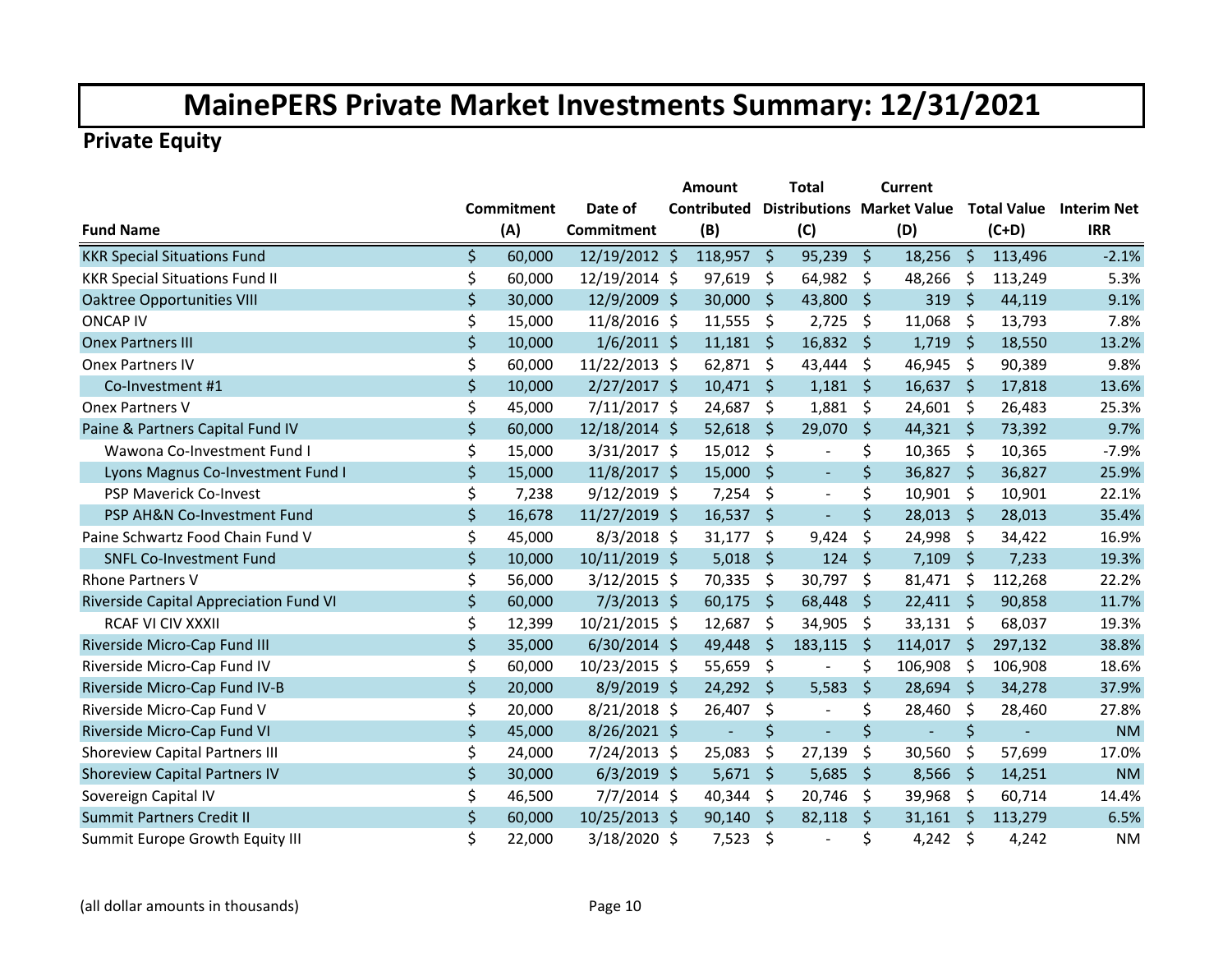|                                           |              |                | Amount             |                     | <b>Total</b>                      |         | Current        |         |                    |                    |
|-------------------------------------------|--------------|----------------|--------------------|---------------------|-----------------------------------|---------|----------------|---------|--------------------|--------------------|
|                                           | Commitment   | Date of        | <b>Contributed</b> |                     | <b>Distributions Market Value</b> |         |                |         | <b>Total Value</b> | <b>Interim Net</b> |
| <b>Fund Name</b>                          | (A)          | Commitment     | (B)                |                     | (C)                               |         | (D)            |         | $(C+D)$            | <b>IRR</b>         |
| <b>Summit Growth Equity VIII</b>          | \$<br>25,000 | $5/27/2011$ \$ | $33,302$ \$        |                     | $61,481$ \$                       |         | $17,386$ \$    |         | 78,867             | 28.2%              |
| Co-Investment #1                          | \$<br>16,000 | $6/3/2015$ \$  | 16,000             | \$                  | 34,179                            | \$      | $16,654$ \$    |         | 50,833             | 32.1%              |
| <b>Summit Growth Equity IX</b>            | \$<br>60,000 | $8/26/2015$ \$ | 82,533             | - \$                | 87,700                            | Ŝ.      | 122,463        | $\zeta$ | 210,162            | 45.3%              |
| Co-Investment #1                          | \$<br>15,000 | 11/29/2016 \$  | 14,895             | \$                  | 41,104                            | \$      | $\blacksquare$ | \$      | 41,104             | 159.6%             |
| Summit Partners Co-Invest (Ironman)       | \$<br>15,000 | $4/20/2018$ \$ | 14,998             | \$                  | $\blacksquare$                    | \$      | 17,901         | \$      | 17,901             | 5.6%               |
| Summit Partners Co-Invest (Giants-B)      | \$<br>15,000 | 10/22/2019 \$  | 15,000             | \$                  | 35,146                            | \$      | 12,410         | \$      | 47,556             | 92.0%              |
| <b>Summit Growth Equity X</b>             | \$<br>60,000 | 2/26/2019 \$   | 48,327             | -\$                 | 12,699                            | \$      | 40,046 \$      |         | 52,745             | 54.5%              |
| Summit Partners Co-Invest (Lions)         | \$<br>7,000  | 10/14/2020 \$  | 7,000              | \$                  | $\blacksquare$                    | \$      | $7,031$ \$     |         | 7,031              | <b>NM</b>          |
| Summit Partners Co-Invest (Indigo)        | \$<br>10,000 | 12/11/2020 \$  | 11,430             | \$                  | $\mathcal{L}$                     | \$      | 11,423         | -S      | 11,423             | <b>NM</b>          |
| <b>Summit Growth Equity XI</b>            | \$<br>45,000 | $10/1/2021$ \$ |                    | \$                  | ÷,                                | \$      | $\blacksquare$ | \$      |                    | <b>NM</b>          |
| Summit Venture Capital III                | \$<br>13,150 | $5/27/2011$ \$ | 17,952             | \$                  | 32,437                            | \$      | 2,534          | \$      | 34,971             | 17.6%              |
| Summit Venture Capital IV                 | \$<br>40,000 | $8/26/2015$ \$ | 45,515             | \$                  | 48,377                            | \$      | 49,633         | \$      | 98,009             | 47.4%              |
| Summit Venture Capital V                  | \$<br>45,000 | $6/16/2020$ \$ | 12,373             | $\ddot{\mathsf{s}}$ | 773                               | \$      | 8,884          | $\zeta$ | 9,656              | <b>NM</b>          |
| Summit Partners Co-Invest (CS)            | \$<br>12,000 | 10/22/2021 \$  | 12,000             | \$                  | ÷,                                | \$      | $\blacksquare$ | \$      |                    | <b>NM</b>          |
| <b>Technology Crossover Ventures VIII</b> | \$<br>60,000 | $5/8/2013$ \$  | $52,307$ \$        |                     | 28,437                            | $\zeta$ | 141,075        | $\zeta$ | 169,512            | 20.1%              |
| <b>Technology Crossover Ventures IX</b>   | \$<br>60,000 | $2/19/2016$ \$ | 48,427             | \$                  | 27,666                            | \$      | 104,377        | \$      | 132,043            | 37.3%              |
| <b>TCV Sports</b>                         | \$<br>8,000  | $9/25/2018$ \$ | 8,000              | Ŝ.                  |                                   | \$      | 17,486         | -Ś      | 17,486             | 29.8%              |
| <b>Technology Crossover Ventures X</b>    | \$<br>45,000 | 8/31/2018 \$   | 33,774             | \$                  | $\blacksquare$                    | \$      | 85,633         | \$      | 85,633             | 80.8%              |
| <b>Technology Crossover Ventures XI</b>   | \$<br>45,000 | 10/2/2020 \$   | 17,659             | \$                  | $\equiv$                          | \$      | 13,010         | -\$     | 13,010             | <b>NM</b>          |
| <b>Technology Impact Fund</b>             | \$<br>40,000 | 12/18/2017 \$  | 32,648             | \$                  | 10,887                            | \$      | 79,335         | \$      | 90,222             | 75.4%              |
| <b>Technology Impact Fund II</b>          | \$<br>40,000 | $4/13/2021$ \$ | $3,252$ \$         |                     | $\equiv$                          | $\zeta$ | 2,953          | $\zeta$ | 2,953              | <b>NM</b>          |
| <b>Technology Impact Growth Fund</b>      | \$<br>40,000 | 11/26/2018 \$  | 47,306             | \$                  | 18,113                            | \$      | 48,087         | \$      | 66,200             | 29.4%              |
| <b>Technology Impact Growth Fund II</b>   | \$<br>40,000 | $8/6/2021$ \$  | 3,385              | $\frac{1}{2}$       | Ξ                                 | \$      | $\blacksquare$ | \$      |                    | <b>NM</b>          |
| Thoma Bravo Fund XI                       | \$<br>50,000 | $5/1/2014$ \$  | 69,098             | \$                  | 118,090                           | \$      | 98,628         | \$      | 216,718            | 31.8%              |
| Thoma Bravo Fund XII                      | \$<br>60,000 | $4/27/2016$ \$ | 68,543             | $\varsigma$         | 21,478                            | \$      | 102,423        | $\zeta$ | 123,901            | 18.6%              |
| Thoma Bravo Fund XIII                     | \$<br>45,000 | $12/7/2018$ \$ | 50,019             | \$                  | 23,903                            | \$      | 64,656         | -\$     | 88,559             | 53.6%              |
| Thoma Bravo Special Opportunities Fund II | \$<br>15,000 | $3/27/2015$ \$ | $17,527$ \$        |                     | 17,624                            | \$      | 19,872 \$      |         | 37,495             | 19.6%              |
| Tillridge Global Agribusiness Partners II | \$<br>50,000 | 10/21/2016 \$  | 24,318             | \$                  | 125                               | \$      | 17,478         | \$      | 17,603             | <b>NM</b>          |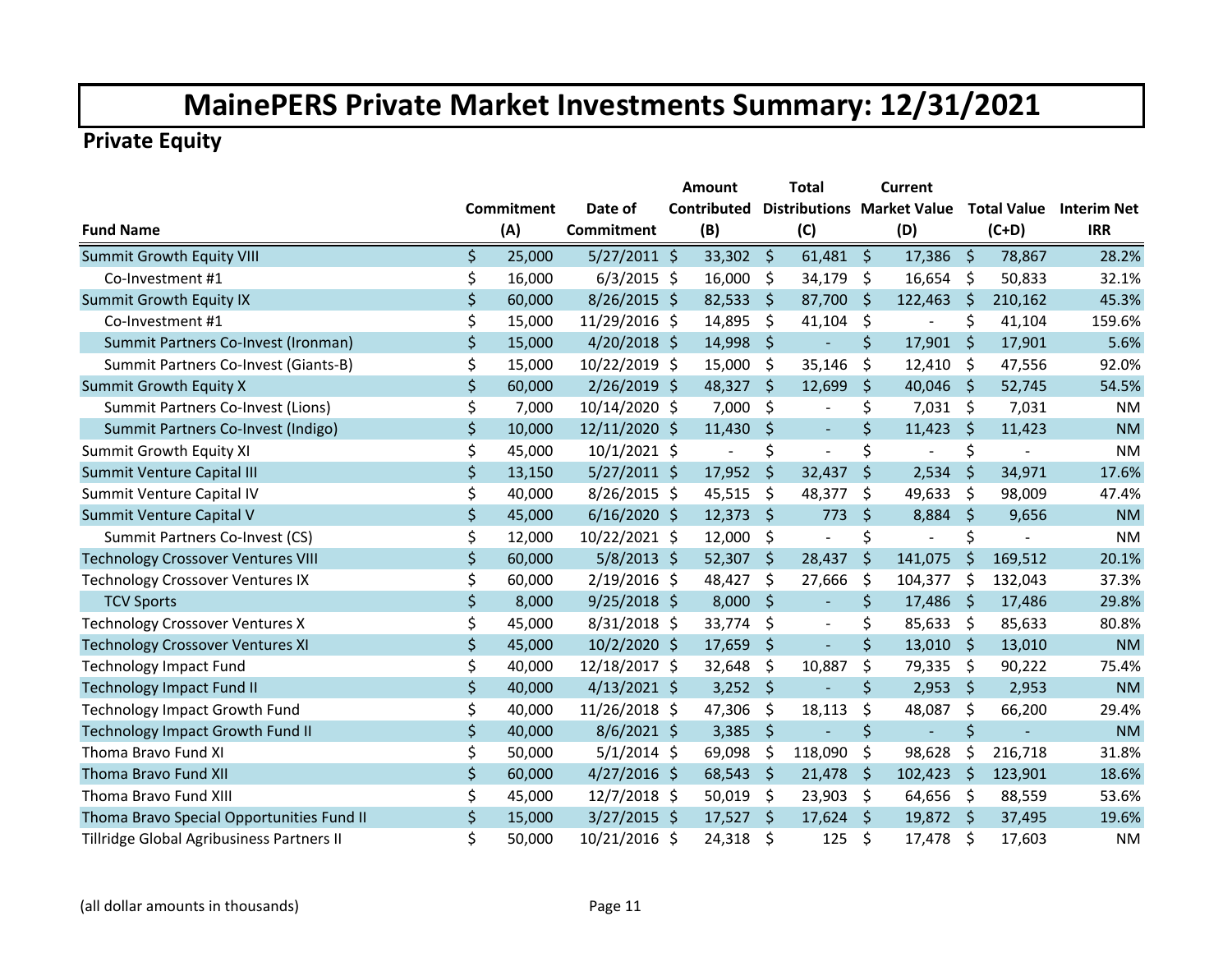|                                       |            |                      | Amount      | Total                | Current             |   |                    |             |
|---------------------------------------|------------|----------------------|-------------|----------------------|---------------------|---|--------------------|-------------|
|                                       | Commitment | Date of              | Contributed | <b>Distributions</b> | <b>Market Value</b> |   | <b>Total Value</b> | Interim Net |
| <b>Fund Name</b>                      | (A)        | Commitment           | (B)         | (C)                  | (D)                 |   | $(C+D)$            | <b>IRR</b>  |
| Water Street Healthcare Partners III  | 25,000     | $7/25/2012$ \$       | 28,680      | 67,849               | 38,668              |   | 106,517            | 35.8%       |
| Water Street Healthcare Partners IV   | 33.000     | $9/15/2017$ \$       | 24,481      | 10,624               | 27,385              | S | 38,008             | 12.0%       |
| <b>Wayzata Opportunities Fund III</b> | 30,000     | $9/11/2012 \text{ }$ | 14,718      | 9,541                | 4,754               |   | 14,295             | $-2.1%$     |
| Wynnchurch Capital Partners IV        | 40,000     | 10/23/2014 \$        | 36,991      | 33,609               | 61,538              |   | 95,147             | 28.3%       |
| <b>Wynnchurch Capital Partners V</b>  | 40,000     | $1/15/2020$ \$       | 11,792      | ۰.                   | 10,117              |   | 10,117             | <b>NM</b>   |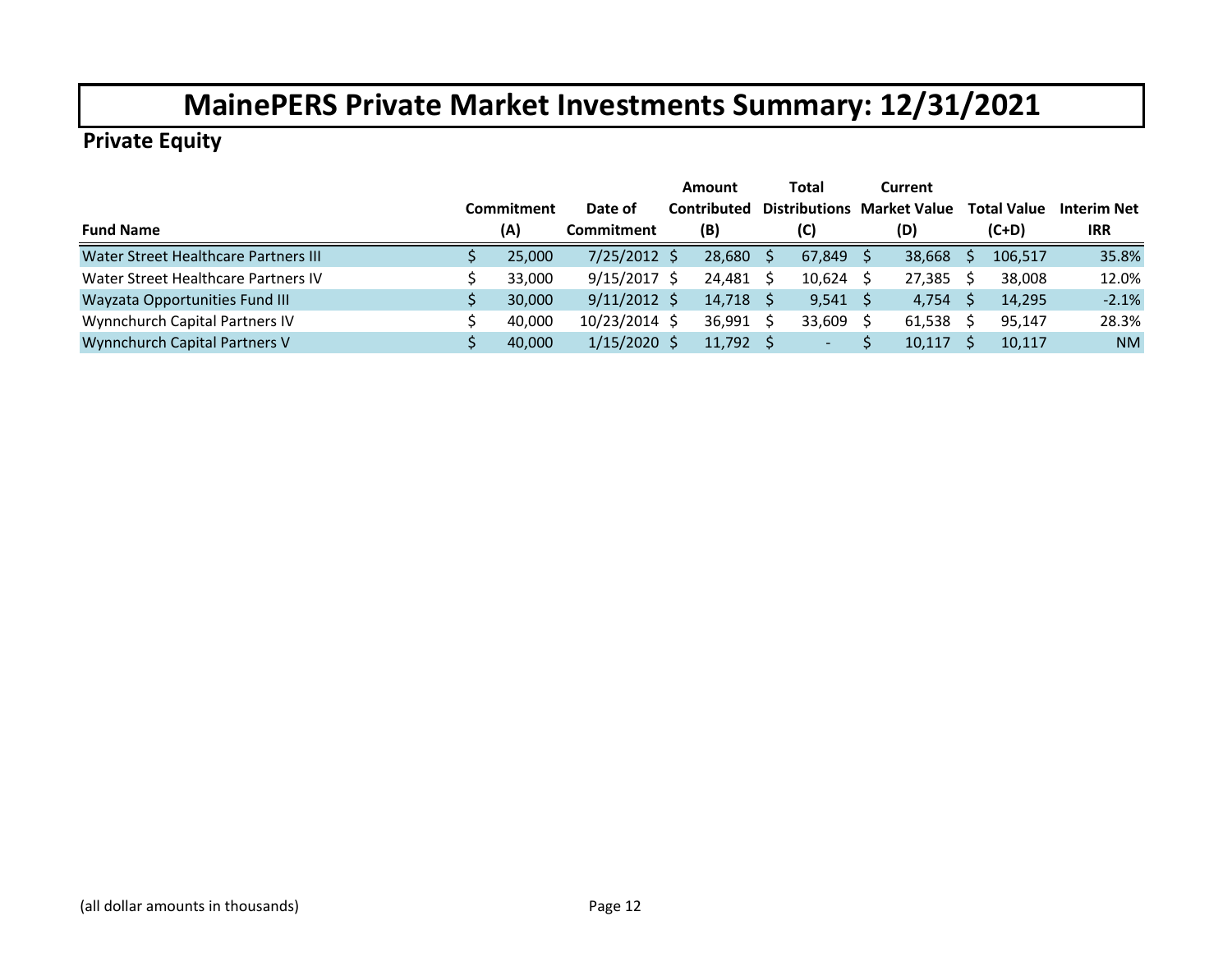#### **Real Estate**

|                                             |                   |         |                | <b>Amount</b> |             |         | Total                    |                                                    | Current                  |                     |         |            |
|---------------------------------------------|-------------------|---------|----------------|---------------|-------------|---------|--------------------------|----------------------------------------------------|--------------------------|---------------------|---------|------------|
|                                             | <b>Commitment</b> |         | Date of        | Contributed   |             |         |                          | Distributions Market Value Total Value Interim Net |                          |                     |         |            |
| <b>Fund Name</b>                            |                   | (A)     | Commitment     |               | (B)         |         | (C)                      |                                                    | (D)                      |                     | $(C+D)$ | <b>IRR</b> |
| Angelo Gordon Net Lease IV                  | \$                | 50,000  | $2/17/2020$ \$ |               | 23,768      | \$      | 368                      | $\zeta$                                            | $25,451$ \$              |                     | 25,819  | <b>NM</b>  |
| Bain Capital Real Estate II                 | \$                | 50,000  | $3/5/2021$ \$  |               | 12,500      | \$      | 920                      | \$                                                 | 11,665                   | \$                  | 12,585  | <b>NM</b>  |
| <b>Blackrock Granite Property Fund</b>      | \$                | 63,791  | 9/30/2006 \$   |               | 68,771      | Ŝ.      | 53,312                   | $\zeta$                                            |                          | \$                  | 53,312  | $-4.9%$    |
| <b>Blackstone Property Partners</b>         | \$                | 350,000 | $6/29/2017$ \$ |               | 350,000     | \$      | 26,022                   | \$                                                 | 426,215                  | \$                  | 452,238 | 8.4%       |
| <b>Blackstone Real Estate Partners VII</b>  | \$                | 75,000  | $2/26/2012$ \$ |               | 99,956      | $\zeta$ | 128,582                  | \$                                                 | 37,119                   | $\zeta$             | 165,701 | 15.5%      |
| <b>Blackstone Real Estate Partners VIII</b> | \$                | 50,000  | $3/27/2015$ \$ |               | 60,618      | \$      | 51,752                   | \$                                                 | 46,300                   | -\$                 | 98,052  | 17.8%      |
| <b>Blackstone Real Estate Partners IX</b>   | \$                | 40,000  | 12/21/2018 \$  |               | $27,596$ \$ |         | 6,405                    | $\zeta$                                            | $34,986$ \$              |                     | 41,391  | 43.2%      |
| Barings Asia Real Estate II                 | \$                | 50,000  | 7/31/2018 \$   |               | 18,916      | \$      |                          | \$                                                 | $18,143$ \$              |                     | 18,143  | <b>NM</b>  |
| <b>EQT Real Estate II</b>                   | \$                | 55,000  | $4/26/2019$ \$ |               | 21,269      | Ŝ.      | 4,956                    | \$                                                 | 19,271                   | $\blacklozenge$     | 24,227  | <b>NM</b>  |
| <b>EQT Real Estate Rock Co-Investment</b>   | \$                | 11,000  | 8/10/2020 \$   |               | 8,576       | \$      |                          | \$                                                 | 11,487                   | -\$                 | 11,487  | <b>NM</b>  |
| H/2 Credit Partners, L.P.                   | \$                | 75,000  | $6/21/2011$ \$ |               | 75,000      | $\zeta$ | 112,177                  | $\zeta$                                            | $\blacksquare$           | \$                  | 112,177 | 5.9%       |
| Harrison Street Core Property Fund, L.P.    | \$                | 75,000  | 4/30/2012 \$   |               | 94,262      | \$      | 45,467                   | \$                                                 | 125,643                  | \$                  | 171,110 | 8.7%       |
| HSRE-Coyote Maine PERS Core Co-Investment   | \$                | 20,000  | 12/4/2020 \$   |               | 14,000      | $\zeta$ | $\blacksquare$           | \$                                                 | 16,910                   | $\ddot{\mathsf{S}}$ | 16,910  | <b>NM</b>  |
| High Street Real Estate Fund IV, L.P.       | \$                | 25,000  | $8/23/2013$ \$ |               | 24,717      | \$.     | 34,157                   | \$                                                 | $\overline{\phantom{a}}$ | \$                  | 34,157  | 14.7%      |
| High Street Real Estate Fund V              | \$                | 25,000  | $7/24/2015$ \$ |               | 24,925      | \$      | 36,045                   | \$                                                 | 131                      | $\zeta$             | 36,176  | 13.3%      |
| High Street Real Estate Fund VI             | \$                | 25,000  | $3/22/2019$ \$ |               | 25,000      | \$      | 1,343                    | \$                                                 | 30,865                   | \$                  | 32,209  | 23.9%      |
| <b>HSREF VI Elgin Co-Invest</b>             | \$                | 10,000  | $4/9/2021$ \$  |               | 10,000      | Ŝ.      | 175                      | \$                                                 | 12,550                   | -\$                 | 12,725  | <b>NM</b>  |
| High Street Real Estate Fund VII            | \$                | 35,000  | 8/16/2021 \$   |               | 0           | \$      | $\overline{\phantom{a}}$ | \$                                                 | $(295)$ \$               |                     | (295)   | <b>NM</b>  |
| <b>Hines US Property Partners</b>           | \$                | 200,000 | $9/9/2021$ \$  |               | 30,526      | \$      | 3,510                    | $\zeta$                                            | 26,595                   | -\$                 | 30,105  | <b>NM</b>  |
| <b>Invesco Real Estate Asia IV</b>          | \$                | 30,000  | 3/25/2020 \$   |               | 3,742       | \$      | 1,793                    | \$                                                 | 2,405                    | -\$                 | 4,198   | <b>NM</b>  |
| <b>Invesco US Income Fund</b>               | \$                | 150,000 | $7/17/2014$ \$ |               | 164,001     | \$      | 50,278                   | \$                                                 | 255,050                  | \$                  | 305,328 | 12.1%      |
| IPI Data Center Partners I                  | \$                | 30,000  | 12/15/2017 \$  |               | 31,563      | \$      | 14,995                   | \$                                                 | 41,674                   | \$                  | 56,668  | 29.0%      |
| <b>IPI Data Center Partners II</b>          | \$                | 25,000  | 12/20/2019 \$  |               | 7,349       | \$      | 1,619                    | \$                                                 | 5,101                    | $\zeta$             | 6,720   | <b>NM</b>  |
| JPMCB Strategic Property Fund               | \$                | 130,000 | 11/15/2005 \$  |               | 186,941     | \$      | 297,519                  | \$                                                 |                          | \$                  | 297,519 | 5.9%       |
| KKR Real Estate Partners Europe I           | \$                | 50,000  | $12/2/2015$ \$ |               | 50,464      | \$      | 41,031                   | $\zeta$                                            | 24,014                   | $\zeta$             | 65,045  | 10.6%      |
| <b>KKR Real Estate Partners Europe II</b>   | \$                | 25,000  | 12/23/2019 \$  |               | 11,604      | \$      | $\overline{\phantom{a}}$ | \$                                                 | 12,928                   | $\zeta$             | 12,928  | <b>NM</b>  |
| <b>KKR Real Estate Partners Americas I</b>  | \$                | 50,000  | 12/20/2013 \$  |               | 49,632      | - \$    | 59,226                   | $\zeta$                                            |                          | $\zeta$             | 59,226  | 11.4%      |
| <b>KKR Real Estate Partners Americas II</b> | \$                | 50,000  | $6/2/2016$ \$  |               | 54,319      | \$.     | 54,236                   | \$                                                 | 22,818                   | \$                  | 77,054  | 24.0%      |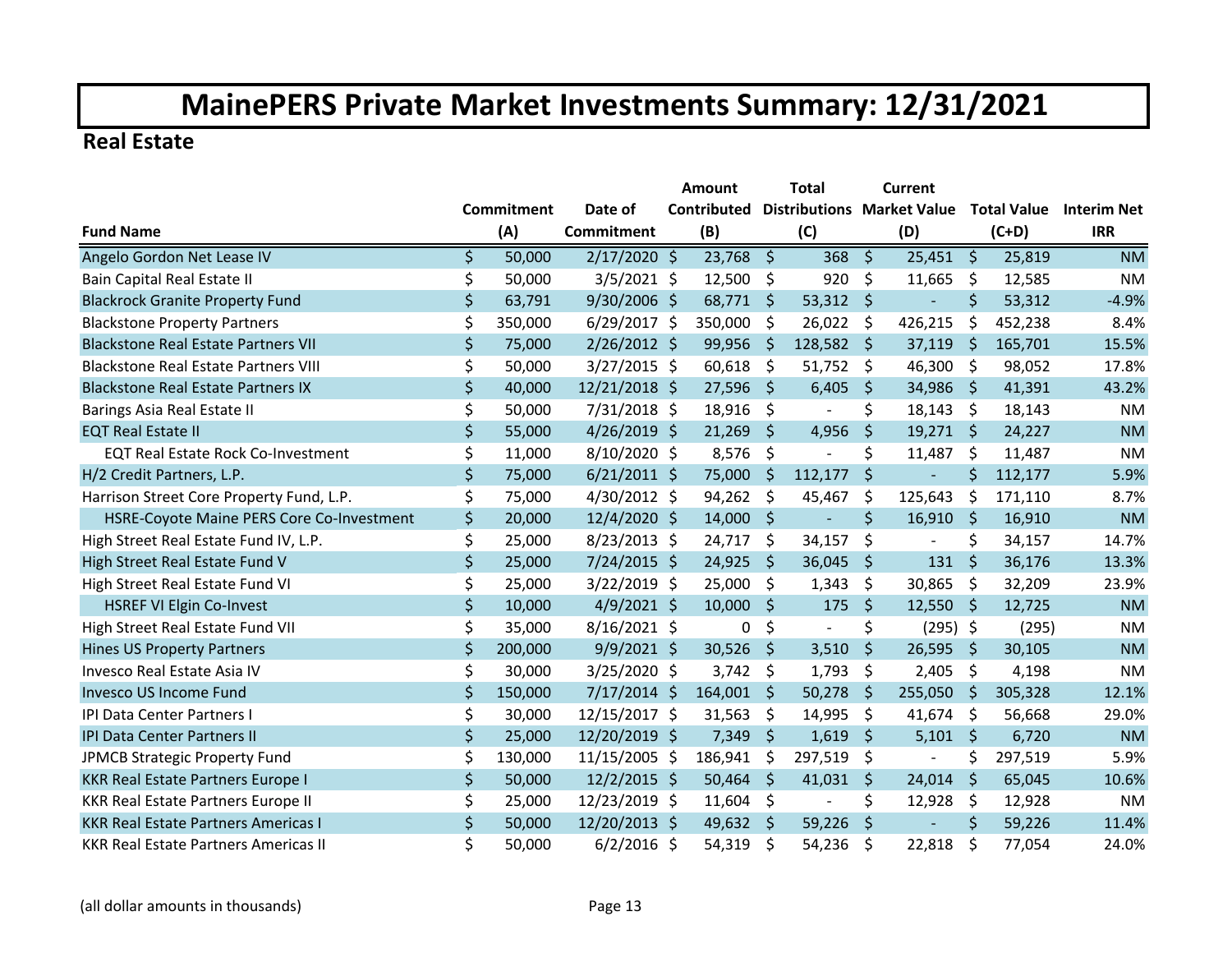### **Real Estate**

|                                                |    |            |                | Amount      |              | Total                |              | Current                  |              |                    |                    |
|------------------------------------------------|----|------------|----------------|-------------|--------------|----------------------|--------------|--------------------------|--------------|--------------------|--------------------|
|                                                |    | Commitment | Date of        | Contributed |              | <b>Distributions</b> |              | Market Value             |              | <b>Total Value</b> | <b>Interim Net</b> |
| <b>Fund Name</b>                               |    | (A)        | Commitment     | (B)         |              | (C)                  |              | (D)                      |              | $(C+D)$            | <b>IRR</b>         |
| Northbridge-Strategic Fund II                  | Ś. | 30,000     | $2/8/2019$ \$  | 30,000      | \$           | 944                  | \$           | 33,243                   | \$           | 34,187             | 4.8%               |
| Prima Mortgage Investment Trust, LLC           |    | 75,000     | 7/29/2011 \$   | 97,363      | Ŝ.           | 45,955               | Ŝ.           | 88,583                   | Ś            | 134,538            | 4.2%               |
| Principal Life Insurance Company U.S. Property | \$ | 60,000     | $5/20/2005$ \$ | 60,000      | <sub>S</sub> | 125,410              | S            | $\overline{\phantom{a}}$ | Ś.           | 125,410            | 6.2%               |
| <b>PRISA</b>                                   |    | 90,000     | $6/30/2005$ \$ | 139,622     | S            | 222,450              | S            | $\blacksquare$           | Ś            | 222,450            | 5.3%               |
| Rubenstein Properties Fund III                 | \$ | 30,000     | 10/23/2015 \$  | 30,606      | <sub>S</sub> | 627                  | \$           | 30,323                   | S            | 30,951             | 0.4%               |
| LCC Co-Investor B                              |    | 15,000     | 10/18/2019 \$  | 13,565      | Ŝ.           | $\sim$               | \$           | 13,002                   | Ŝ.           | 13,002             | $-2.1%$            |
| Rubenstein Properties Fund IV                  | \$ | 25,000     | $4/16/2019$ \$ | 3,125       | <sub>S</sub> | $\sim$               | \$           | 2,183                    | <sub>S</sub> | 2,183              | <b>NM</b>          |
| Prudential Senior Housing Fund V               |    | 50,000     | $3/17/2015$ \$ | 41,333      | S.           | 3,783                | \$           | 52,416                   | S            | 56,199             | 7.6%               |
| Smart Markets Fund, L.P.                       | \$ | 150,000    | $6/17/2013$ \$ | 164,172     | -S           | 56,314               | <sub>S</sub> | 252,118                  | <sub>S</sub> | 308,431            | 10.4%              |
| Walton Street Real Estate Fund VII             | \$ | 50,000     | $5/9/2012$ \$  | 43,990      | S.           | 49,099               | S            | 12,509                   | S            | 61,608             | 10.0%              |
| Walton Street Real Estate Fund VIII            | \$ | 50,000     | 10/23/2015 \$  | 42,686      | S.           | 24,965               | -S           | 33,135                   | <sub>S</sub> | 58,100             | 12.2%              |
| Co-Investment #1                               | \$ | 10,000     | $9/27/2017$ \$ | 9,579       | Ŝ.           | 4,160                | \$           | 5,303                    | Ŝ.           | 9,463              | $-0.4%$            |
| Westbrook Real Estate Fund IX                  | \$ | 15,000     | $6/30/2014$ \$ | 17,361      | <sub>S</sub> | 17,080               | -S           | 3,439                    | <sub>S</sub> | 20,519             | 6.4%               |
| Westbrook Real Estate Fund X                   | Ś. | 50,000     | $1/15/2015$ \$ | 48,332      | -S           | 40,544               | \$           | 19,383                   | S            | 59,927             | 11.2%              |
| Westbrook Real Estate Fund XI                  | Ś. | 40,000     | $1/31/2019$ \$ | 9,426       | <sub>S</sub> | 2,758                | S            | 7,452                    | S            | 10,210             | <b>NM</b>          |